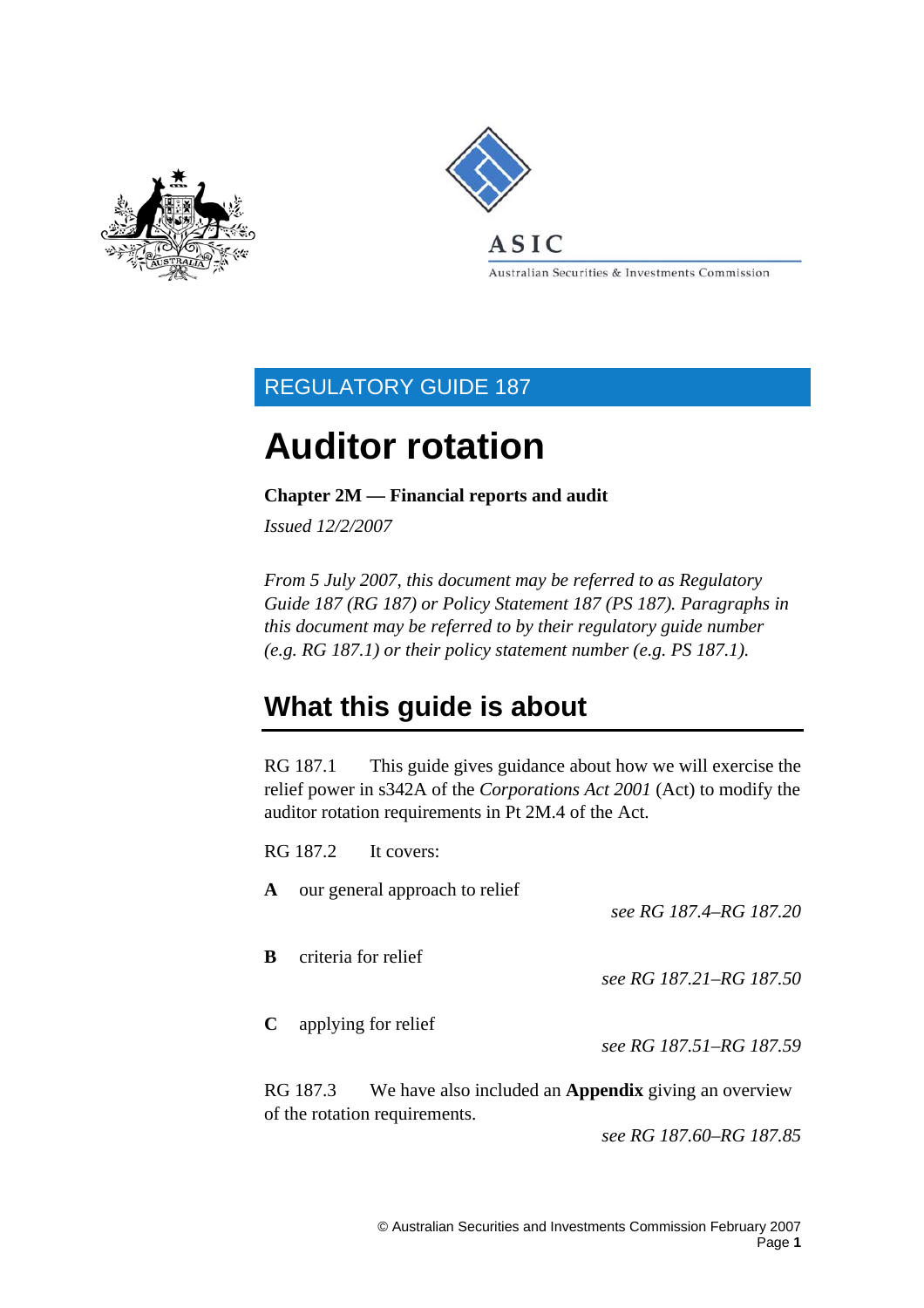### **Contents**

| A |  |  |  |
|---|--|--|--|
| в |  |  |  |
| C |  |  |  |
|   |  |  |  |
|   |  |  |  |
|   |  |  |  |

**Important note**: The content of this guide is based on the law as at 12 February 2007. Examples in this guide are purely for illustration; they are not exhaustive and are not intended to impose or imply particular rules or requirements. This guide does not constitute legal advice. We encourage you to seek your own professional advice to find out how the Corporations Act applies to you. It is your responsibility to determine your obligations under the Corporations Act.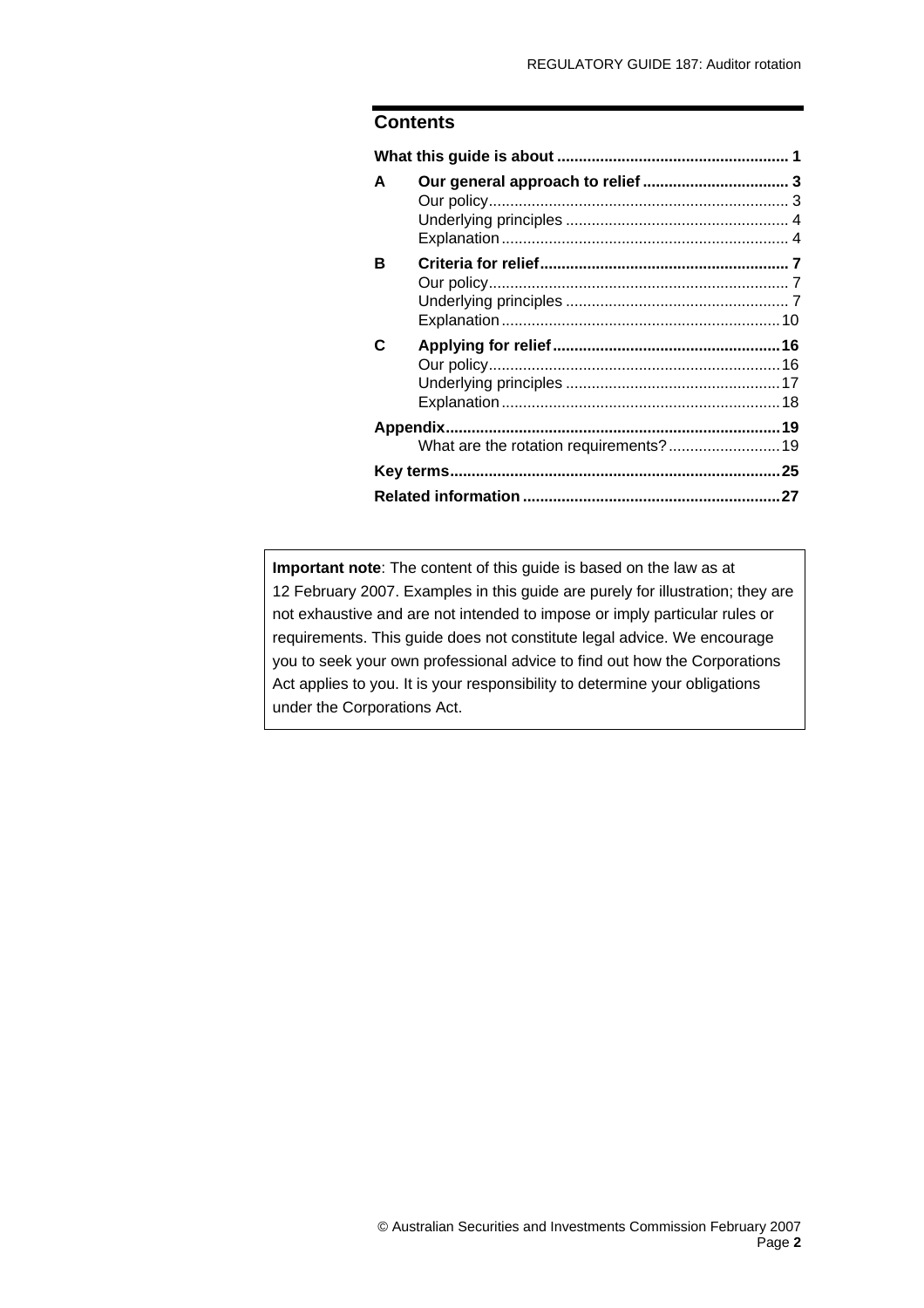# <span id="page-2-0"></span>**A Our general approach to relief**

# **Our policy**

RG 187.4 The rotation requirements are:

- (a) the 'time-out rule' in  $s324DA(1)$ ; and
- (b) the '5/7 rule' in s324DA(2).

RG 187.5 The time-out rule provides that an individual who has played a significant role in the audit of a particular listed company or listed registered scheme (audited body) for 5 successive financial years is not eligible to continue to play a significant role unless the individual has not played such a role for at least 2 successive financial years. The 5/7 rule provides that an individual may not play a significant role in the audit of a particular audited body for more than 5 out of 7 successive financial years.

Note: In this guide we refer to these obligations as the 'rotation requirements'.

RG 187.6 When considering an application for relief from the rotation requirements we will seek to balance:

- (a) the interests of investors, and other users of financial reports, in being able to make an informed choice about how to invest or use their resources by reference to financial reports that are reliable and credible;
- (b) the need for financial reports to be, and to be seen to be, independently scrutinised to promote the integrity of the market as a whole;
- (c) the desire to maintain and improve audit quality by ensuring that appropriately skilled and experienced auditors are available to conduct the audit of an audited body; and
- (d) the desire to minimise the commercial impact of the rotation requirements on auditors, audit firms, authorised audit companies (AACs) and audited bodies.

# *Our relief power*

RG 187.7 In general, we will only use our specific relief power in s342A to give relief from the rotation requirements.

RG 187.8 We will only use our general relief powers in s340 or 341 to give relief from the rotation requirements in exceptional or special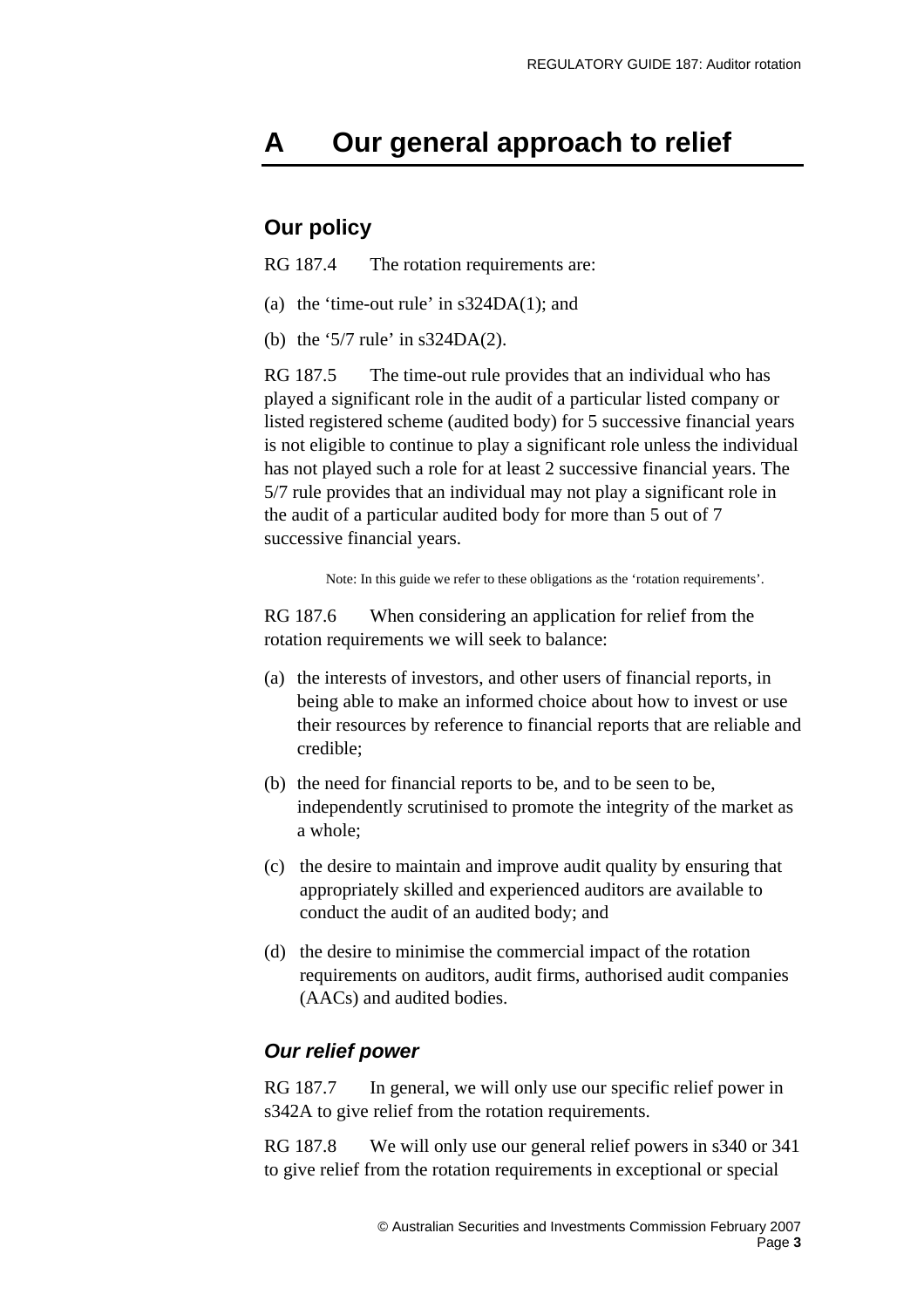<span id="page-3-0"></span>circumstances. For example, we might use s341 if we need to make a class order to provide industry-wide relief.

RG 187.9 Subject to RG 187.8, we will apply Regulatory Guide 43 *Accounts and audit relief* (RG 43) to applications for relief under s340 or 341.

# **Underlying principles**

RG 187.10 We will exercise our relief power in a way that is consistent with the legislative intention and that balances the competing interests of auditors, audited bodies, users of financial reports and the market as a whole.

RG 187.11 The clear policy objective of the rotation requirements is to promote auditor independence. They ensure that auditors do not remain with the audited body for significant periods that may result in inappropriate relationships developing between the auditor and the audited body, compromising the independence of the audit function. Auditor independence enhances the reliability and credibility of financial reports.

RG 187.12 However, in some situations there may be tension between the rotation requirements and the desire to maintain audit quality. For example, the incoming auditor may have less experience relevant to a particular audited body and may need some time to develop specialist knowledge.

> Note: Auditors can take steps to manage and mitigate any adverse impact on audit quality, especially when developing a rotation succession plan: see Tables 1 and 2 in Section B of this guide and RG 187.27–RG 187.28. For example, it may be beneficial to plan for overlapping terms for the lead and review auditor, so that both are not rotated at the same time.

RG 187.13 In addition, we recognise that, in some circumstances, auditor rotation may have an adverse commercial impact on auditors, audit firms, AACs and audited bodies.

# **Explanation**

# *Our relief power*

# Relief under s342A

RG 187.14 Our specific relief power under s342A is limited. We can only modify the rotation requirements by: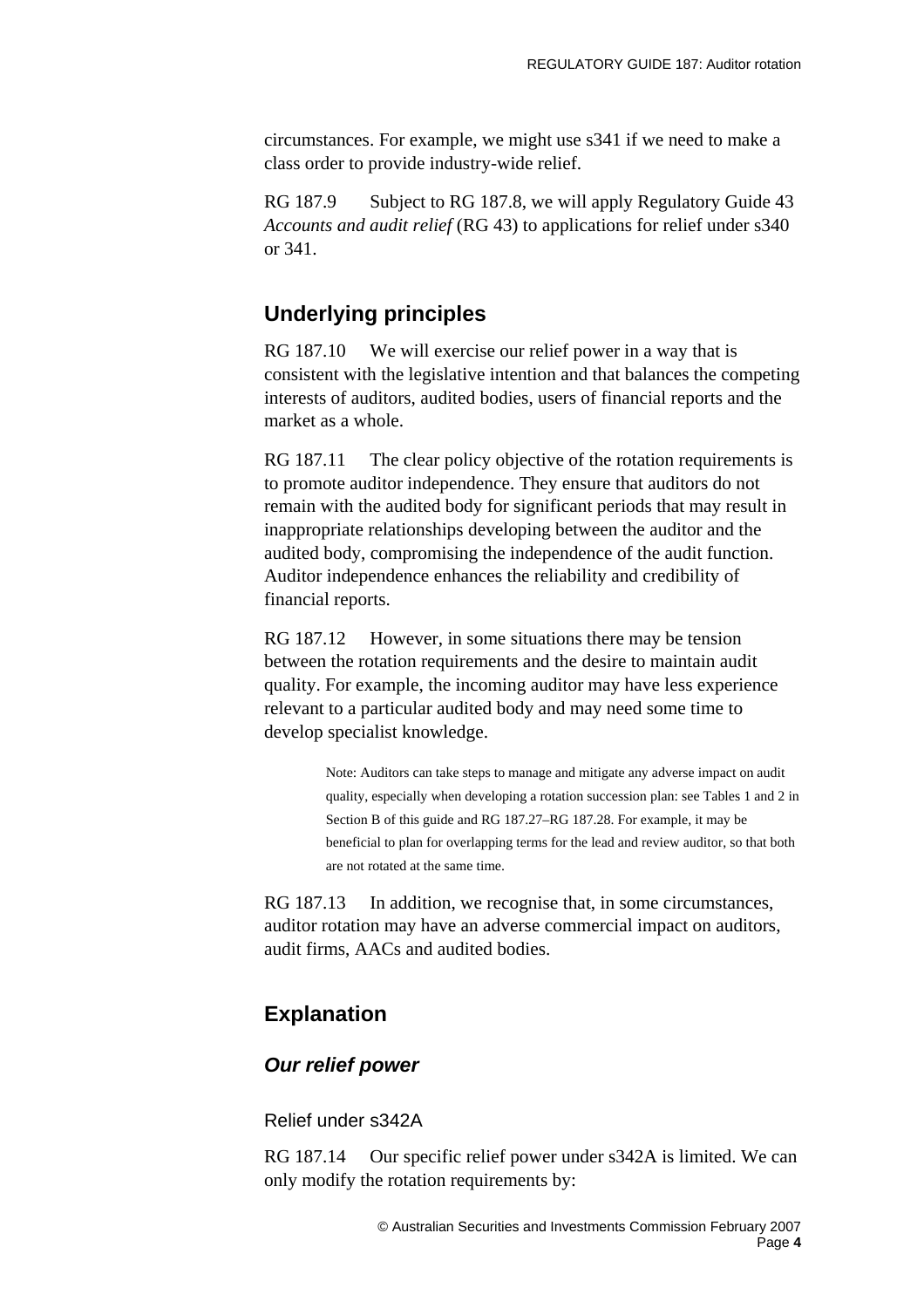- (a) extending the period before the time-out rule will apply (by not more than 2 successive financial years); or
- (b) extending the period before the 5/7 rule will apply (by allowing an auditor to play a significant role in the audit for not more than 1 additional financial year).

RG 187.15 We can only do this if we are satisfied that, without modification, the rotation requirements would impose an unreasonable burden on:

- (a) the audited body; or
- (b) the registered company auditor (RCA); or
- (c) the audit firm or AAC on whose behalf the RCA is acting.

Note: See Section B of this guide for a discussion of 'unreasonable burden'.

- RG 187.16 Under s342A, we cannot:
- (a) give an exemption;
- (b) impose conditions on our relief;
- (c) provide relief for periods of more than 2 financial years; nor
- (d) provide relief for periods of less than a financial year.

### Relief under s340 and 341

RG 187.17 Despite the limitations of s342A, we will generally not consider using our general relief powers in either s340 or 341 to grant relief from the rotation requirements. We do not think that Parliament intended us to have a broad discretionary power to grant relief from the rotation requirements. Giving us only a limited relief power (which has the effect of making rotation of auditors mandatory) is consistent with the general policy of enhancing auditor independence.

RG 187.18 However, we may give relief under s340 if we consider that the technical limitations in s342A unduly restrict our ability to grant relief that is appropriate in the circumstances (e.g. while we cannot impose conditions on relief given under s342A, we may do so under s340). For example, we may consider that relief is appropriate only on condition that an external review auditor is appointed. Such an appointment would support auditor independence during the period of relief.

RG 187.19 We might consider granting relief under s341 if we are convinced that a class order, rather than an individual instrument of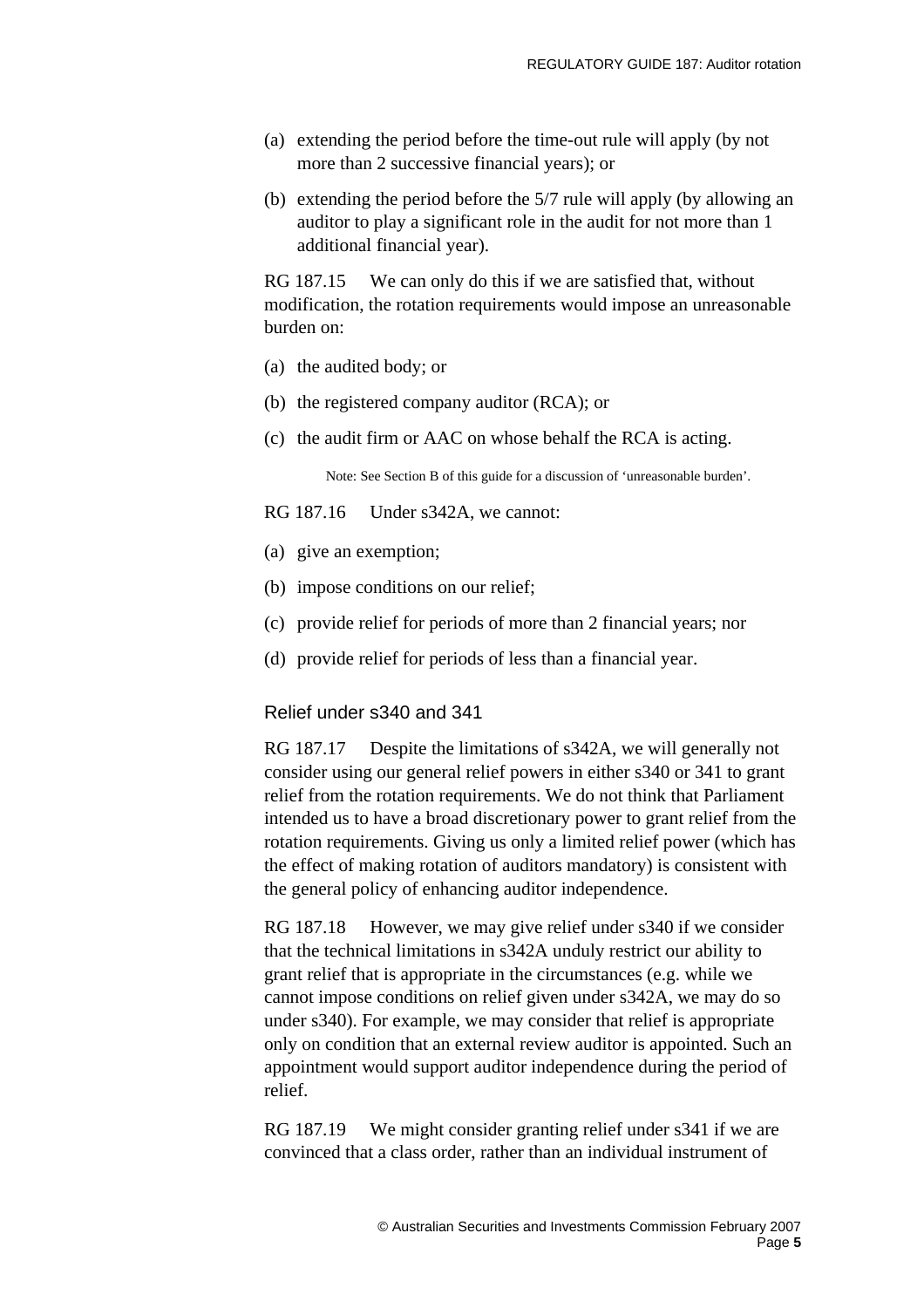relief, is more appropriate in the circumstances (e.g. if the relief sought would provide a solution to an industry-wide problem).

RG 187.20 In either case, we will only grant relief that is consistent with the policy objectives of auditor independence and where the person requesting relief has satisfied us that, without relief, the rotation requirements will impose an unreasonable burden. Also, we will not give relief under s340 or 341 that will extend the period of relief beyond that permitted by s324DA(1) or (2).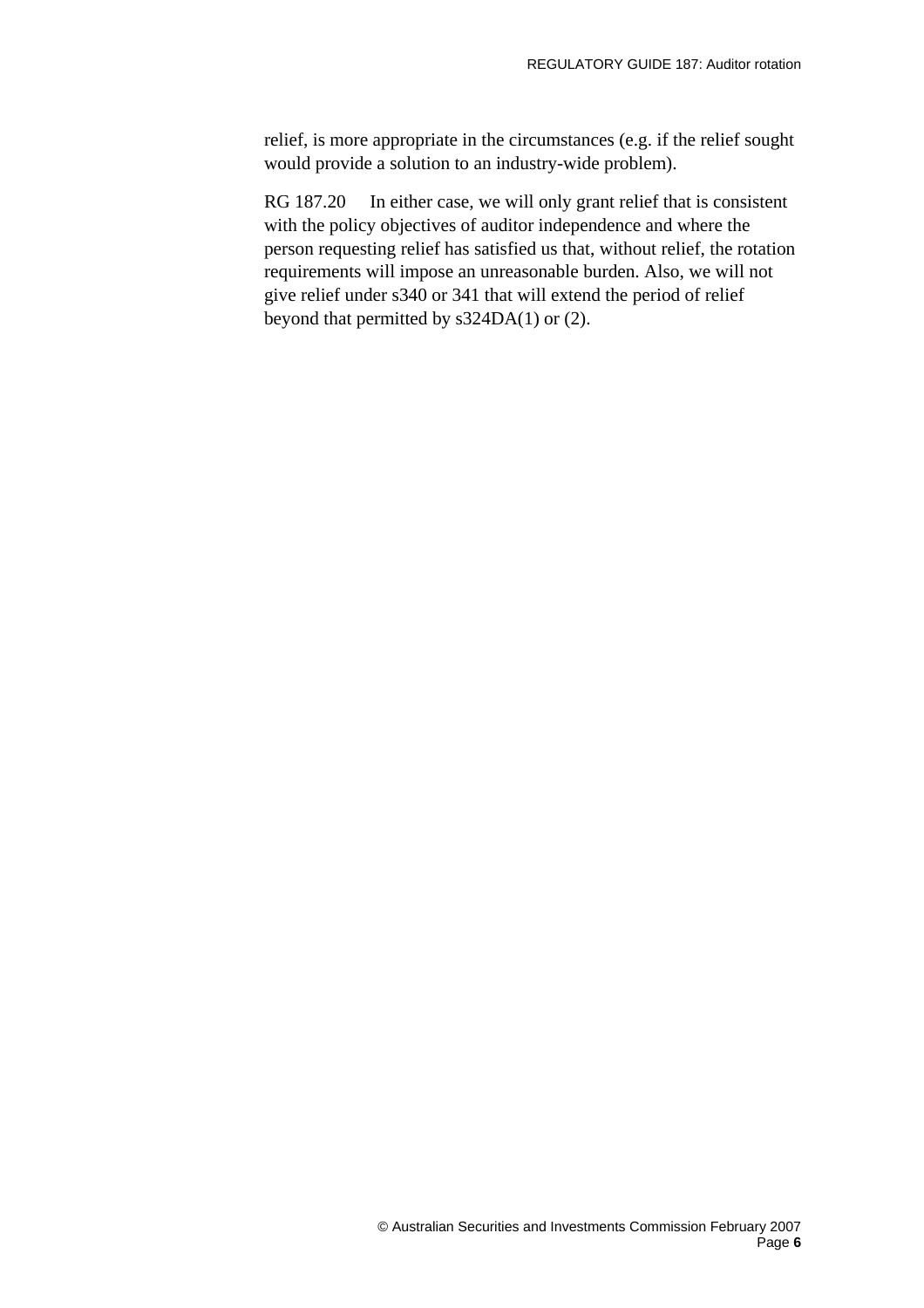# <span id="page-6-0"></span>**B Criteria for relief**

# **Our policy**

RG 187.21 We can grant relief only if we are satisfied that compliance with the rotation requirements will impose an unreasonable burden on:

- (a) the audited body;
- (b) the RCA; or
- (c) the audit firm or AAC on whose behalf the RCA is acting.

RG 187.22 Tables 1 and 2 list the factors we will take into account when assessing whether a burden is unreasonable. While we may be more likely to grant relief if there is an unreasonable burden on both the auditor (or audit firm or AAC) and the audited body, it is not necessary to demonstrate this. An unreasonable burden on *one* of the audited body, the auditor, audit firm or AAC is sufficient.

# **Underlying principles**

RG 187.23 An unreasonable burden is one that is beyond the burden ordinarily created by the rotation requirements. It is one that:

- (a) goes beyond what is based on reason or good sense;
- (b) goes beyond what is equitable; or
- (c) is excessive.

Note: See *Mazda Australia Pty Ltd v Australian Securities Commission* (1992) 8 ACSR 613.

RG 187.24 In determining whether a burden is unreasonable, we will look at:

- (a) the policy objective of the legislation i.e. that auditors of listed audited bodies rotate; and
- (b) the nature and extent of the economic or other detriment (if any) that will result from compliance (including administrative costs).

Note: The onus is on the applicant to provide evidence, as against mere assertion, to satisfy us that relief should be granted having regard to the intention of the legislative requirement and the factors outlined in Tables 1 and 2: see also RG 187.52 in Section C.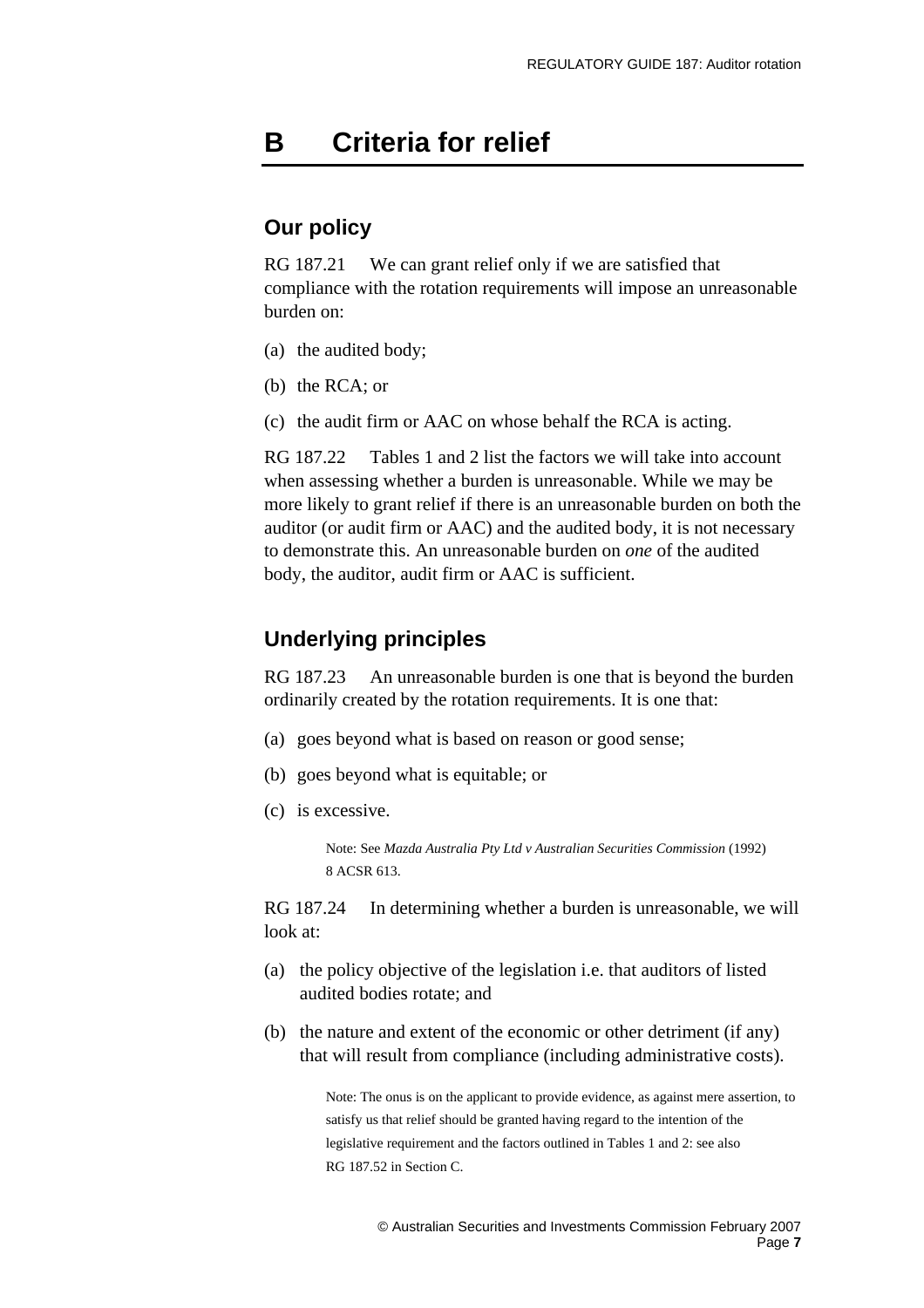### **Table 1: Factors in assessing what is an unreasonable burden on an audited body**

#### **Specialist knowledge**

The rotation requirements impose an unreasonable burden if they prevent the audited body being audited by an auditor with the necessary specialist knowledge. When assessing whether specialist knowledge is required to conduct the audit, we will look at:

- (a) the nature of the audited body including what the audited body does and the industry sector in which the audited body operates including whether the auditor needs specialist knowledge about these to undertake the audit; and
- (b) the audited body's activities during the relevant financial year, including whether the auditor needs specialist knowledge about those activities to undertake the audit.

Note: The need to have specialist knowledge of the activities of the audited body should only arise in exceptional circumstances. Any issues should be able to be adequately documented in the working papers and covered in the handover to the incoming auditor. The development of specialist knowledge by incoming auditors should form part of the rotation succession plan.

#### **Special audit requirements**

We will consider granting relief where:

- (a) special audit requirements apply to the audit of the audited body (e.g. the audit must be conducted by an auditor approved by a specific regulatory body); and
- (b) there is no other auditor who can comply with these requirements.

#### **Availability of other RCAs**

We consider that the rotation requirements will impose an unreasonable burden on the audited body when, because of the nature of the audited body, it cannot access an alternative auditor who is capable of conducting the audit and producing an audit report of the required quality.

We believe that the competitive market for RCAs in Australia means that an alternative suitable auditor will be available in most cases. However, in some limited circumstances it may not be possible to find an alternative suitable auditor.

When considering the availability of other RCAs we will look at a range of factors, including:

- (a) Are there other auditors within the same audit firm or AAC that can undertake the audit?
- (b) If an individual has been appointed as the auditor or there are no auditors that satisfy paragraph (a), are there other auditors that can provide satisfactory audit services?
- (c) Is there anything about the audited body that might make it difficult to find another auditor willing to undertake the audit?

Note: For example, if the audited body is subject to a takeover bid, there may be an expectation that if the bid is successful the auditor of the bidder will become the auditor of the target. In this situation, the audited body might have trouble finding another auditor willing to undertake the audit (as there is little possibility of future audit work). The location of the audited body might also affect the availability of auditors.

Generally lack of an available eligible auditor within the same audit firm or AAC will not, of itself, impose an unreasonable burden on an audited body. In most cases, it will be possible to find an alternative suitable auditor.

#### **Other matters**

Section 342A(7) of the Act requires us to have regard to 'any other matters which ASIC considers relevant'. Matters we might consider include:

- (a) the length of time that the ineligible auditor will remain involved in the audit if relief is granted (e.g. the audited body's financial year might be shortened on a one-off basis because of relief granted from s323D and, therefore, a grant of relief may mean that the auditor will only play a significant role in the audit for a few months beyond the usual rotation date);
- (b) what arrangements the auditor plans to put in place to ensure that it can comply with the rotation requirements when the relief expires;
- (c) what compliance arrangements (if any) the auditor had in place (e.g. the auditor may have had a rotation succession plan for the audited body, which can no longer be implemented because of unanticipated events such as sudden absences); and
- (d) whether and, if so, to what extent compliance with the rotation requirements will increase audit costs for the audited body.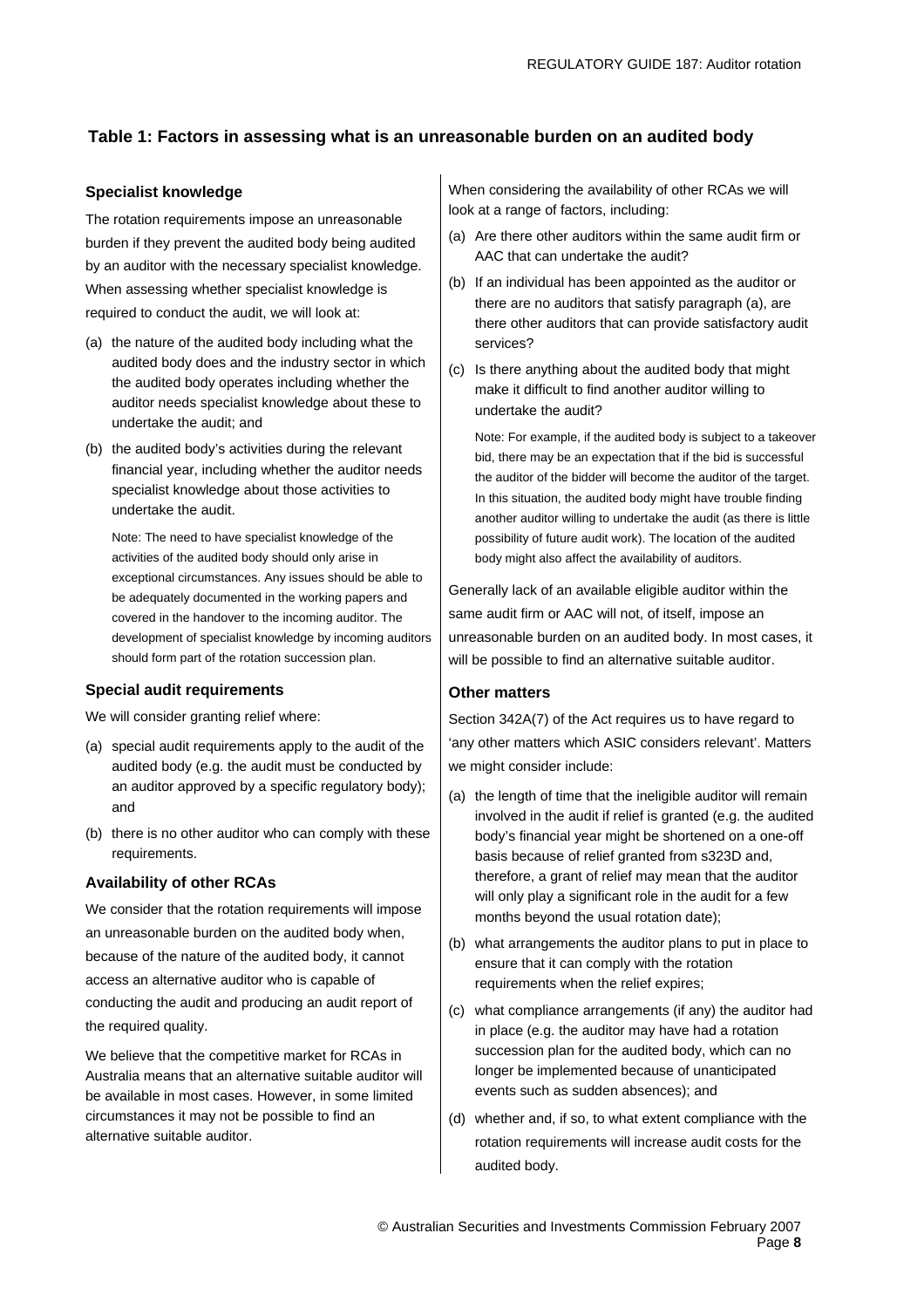## **Table 2: Factors in assessing what is an unreasonable burden on an auditor**

#### **General factors**

We will look at a range of factors when considering whether an unreasonable burden is imposed on the auditor (or the audit firm or AAC on whose behalf the auditor is acting), including:

- (a) the size of the auditor's practice;
- (b) the location of the auditor's practice, and the location of its audit clients;
- (c) whether the auditor has developed a rotation succession plan which, for reasons outside the control of the auditor, cannot be implemented;
- (d) whether relief is sought because of any unexpected events;
- (e) what additional costs (if any) for the auditor will result from compliance with the rotation requirements; and
- (f) any other relevant matters.

#### **Size**

To determine whether the rotation requirements impose an unreasonable burden on an audit firm or an AAC because of its size, the factors we will consider include:

- (a) how many of the members of the audit firm or directors of the AAC are RCAs;
- (b) how many other RCAs are available within the audit firm or AAC (e.g. employees);
- (c) how easy is it to employ another RCA (or engage one as a consultant or contractor); and
- (d) how many listed audited bodies are audited by the audit firm or AAC.

#### **Location**

To determine whether the rotation requirements impose an unreasonable burden on an auditor, an audit firm or an AAC because of its location, the factors we will consider include:

- (a) the geographic location of the auditor;
- (b) the geographic location of the relevant audited body;
- (c) how easy it is to employ another RCA (or engage one as a consultant or contractor) in the relevant location;
- (d) whether it is possible for an RCA from the audit firm or AAC to relocate or travel to conduct the audit; and
- (e) the additional costs (if any) for the auditor if it is necessary to travel further to conduct an audit.

## **Other matters**

We will take into account whether the auditor has developed a rotation succession plan but, for reasons outside the auditor's control, the plan cannot be implemented (e.g. because the planned incoming auditor is unexpectedly not available). In this situation, we may be more likely to consider granting relief than if the auditor, audit firm or AAC has made no effort to comply with the rotation requirements.

We will consider granting relief where there is an unexpected event that prevents the appointed auditor or the lead or review auditor from continuing with the audit and there is no other auditor in the audit firm or AAC that is eligible to undertake the audit or review.

The event must be truly unexpected (e.g. the sudden death or illness of the lead or review auditor or the planned new lead or review auditor). We will not ordinarily consider retirement by a member of an audit firm or director of an AAC to be an unexpected event as audit firms and AACs should take this possibility into account in their rotation succession planning.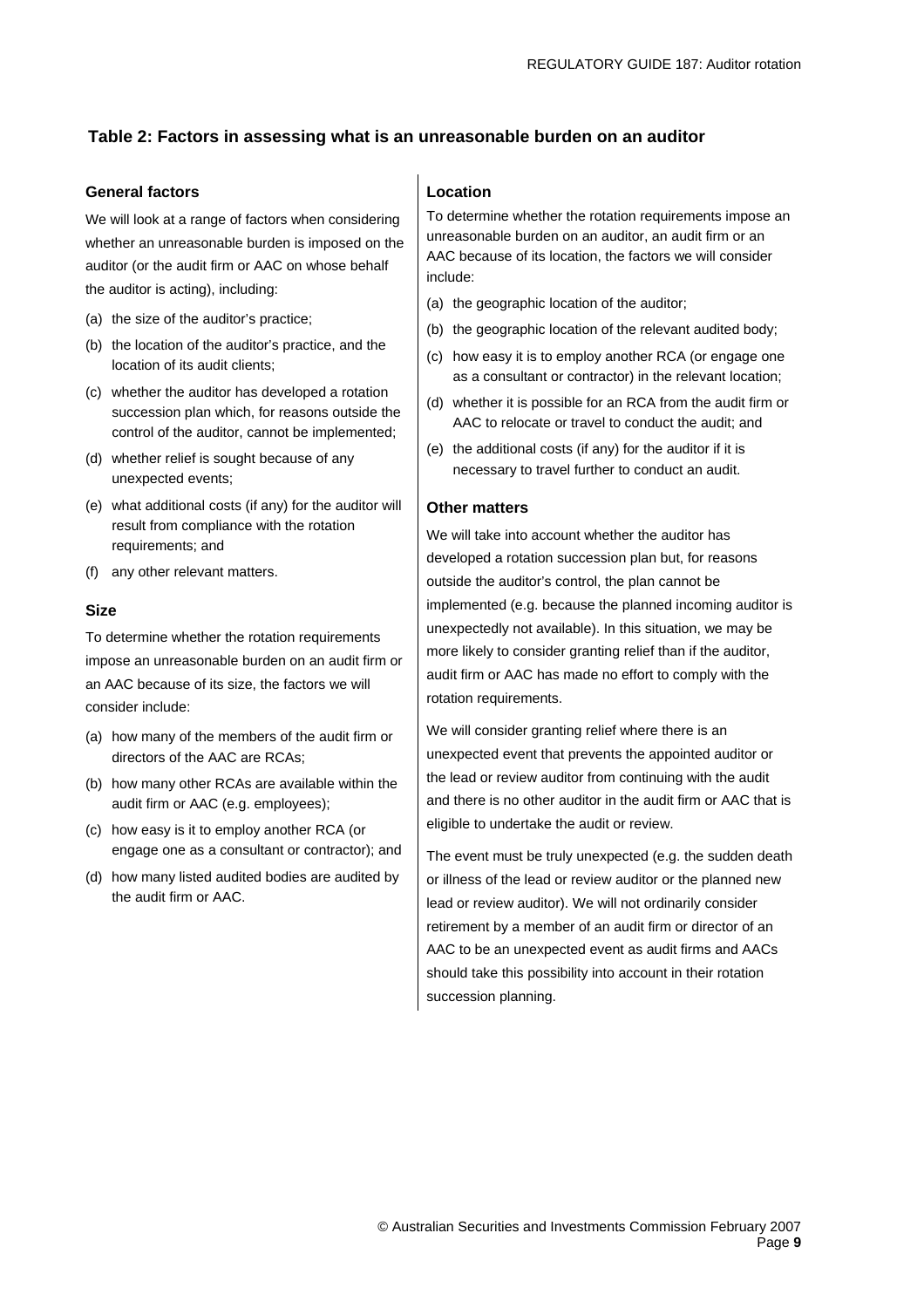# <span id="page-9-0"></span>**Explanation**

# *Does auditor rotation impose a burden?*

RG 187.25 It is clear that in many cases compliance with the rotation requirements will be likely to impose some form of burden on the auditor or the audited body (or both). Any change to the auditing arrangements might require, for example:

- (a) the audited body to get used to the new auditor and develop a professional and arm's length working relationship, especially if the audited body has had the same auditor for a long period of time;
- (b) the new auditor to take some time to understand the audited body's business, especially if specialist knowledge is required; and

Note: The rotation requirements were introduced into the Act in 2004 with a 2-year transition period. We expect auditors to have planned how to comply with the rotation requirements, including how to ensure that the new auditor for the audited body has the requisite level of specialist knowledge and understanding of the audited body's business to conduct a high quality audit. See the discussion of rotation succession planning in RG 187.27–RG 187.28 and Tables 1 and 2 in Section B of this guide.

(c) an increase in audit costs, especially if there is a need for the auditor to travel or relocate to conduct the audit.

RG 187.26 While we acknowledge that in many cases there will be a 'burden' associated with compliance with the rotation requirements, we do not have power to grant relief unless the burden imposed by compliance is *unreasonable*.

RG 187.27 In addition, it is the clear legislative policy that auditors of listed audited bodies should rotate. It is important to plan how to comply with the rotation requirements. We expect that auditors will develop some form of rotation succession plan to manage the handover by rotating auditors to new lead and review auditors so as to minimise the impact of the rotation requirements.

RG 187.28 Audit quality concerns could be addressed by allowing sufficient time to enable another auditor to get 'up to speed' about the audited body's business. For example, an auditor might participate in the audit of the audited body as a professional member of the audit team prior to acting as the lead auditor.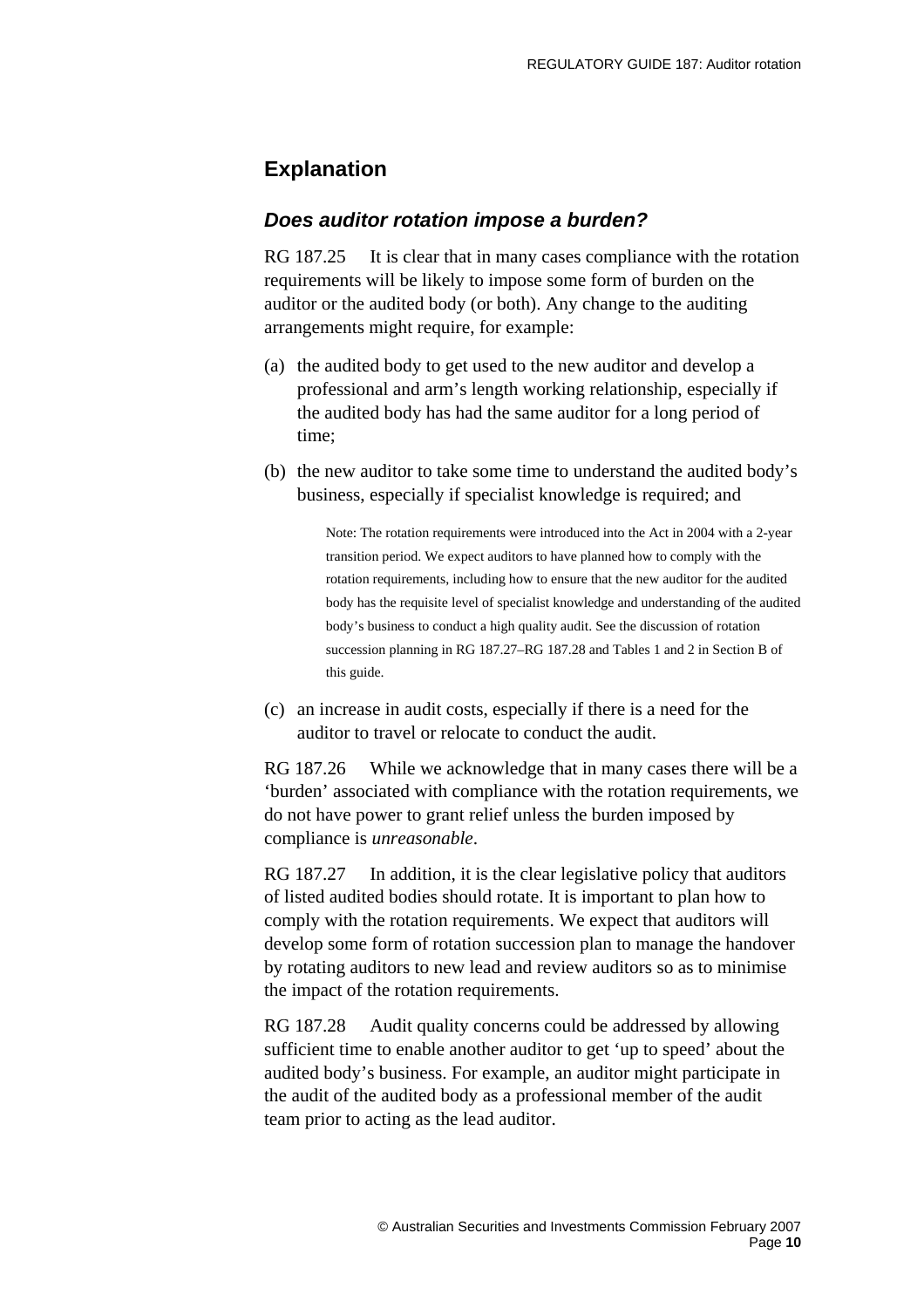## *When is a burden unreasonable?*

RG 187.29 Section 342A(6) provides that before we can grant relief we must be satisfied that the law, without modification, would 'impose an unreasonable burden'. The same criterion is included in s342(1)(c), which sets out a precondition to the exercise of ASIC's exemption powers in s340 and 341. Case law on s342 provides guidance on the meaning of unreasonable burden in s342A(6).

> Note: RG 43 *Accounts and audit relief* provides guidance on when we will consider granting relief under s340 or 341, including when we would grant relief because the law would 'impose unreasonable burdens': s342(1)(c). We have been guided by RG 43 in developing this aspect of the policy.

RG 187.30 We consider that an unreasonable burden is one that is '… something well beyond inconvenient. An unreasonable burden … must be considered to be such a burden that goes beyond what is based on reason or good sense, goes beyond what is equitable or is excessive': *Mazda Australia Pty Ltd v ASC* (1992) 8 ACSR 613 at 625. In the same case, it was also held that: 'The use of the word "unreasonable" indicates that the balance must be so far against the interests of the applicant as to be fairly described as overwhelming': at 625.

RG 187.31 An earlier case proposes a different test to determine whether an unreasonable burden will be imposed involving 'balancing the economic detriment likely to be caused to the company against the value of that information to the "users" for whose benefit the requirements of the accounting standards are intended': *Directors of Liquid Air (WA) Pty Ltd v Commissioner for Corporate Affairs* (1989) 15 ACLR 29 at 33–4.

RG 187.32 In deciding whether an unreasonable burden would be imposed, we must consider:

- (a) 'the nature of the audited body or bodies, including whether the activity in which the audited body or bodies engage is such that *specialist knowledge* about that activity is necessary to carry out the audit properly';
- (b) 'the *availability of other registered company auditors* capable of providing satisfactory audit services for the audited body or bodies'; and
- (c) '*any other matters* which ASIC considers relevant' (s342A(7)).

RG 187.33 We consider that the primary policy objective of the rotation requirements is that auditors of listed audited bodies will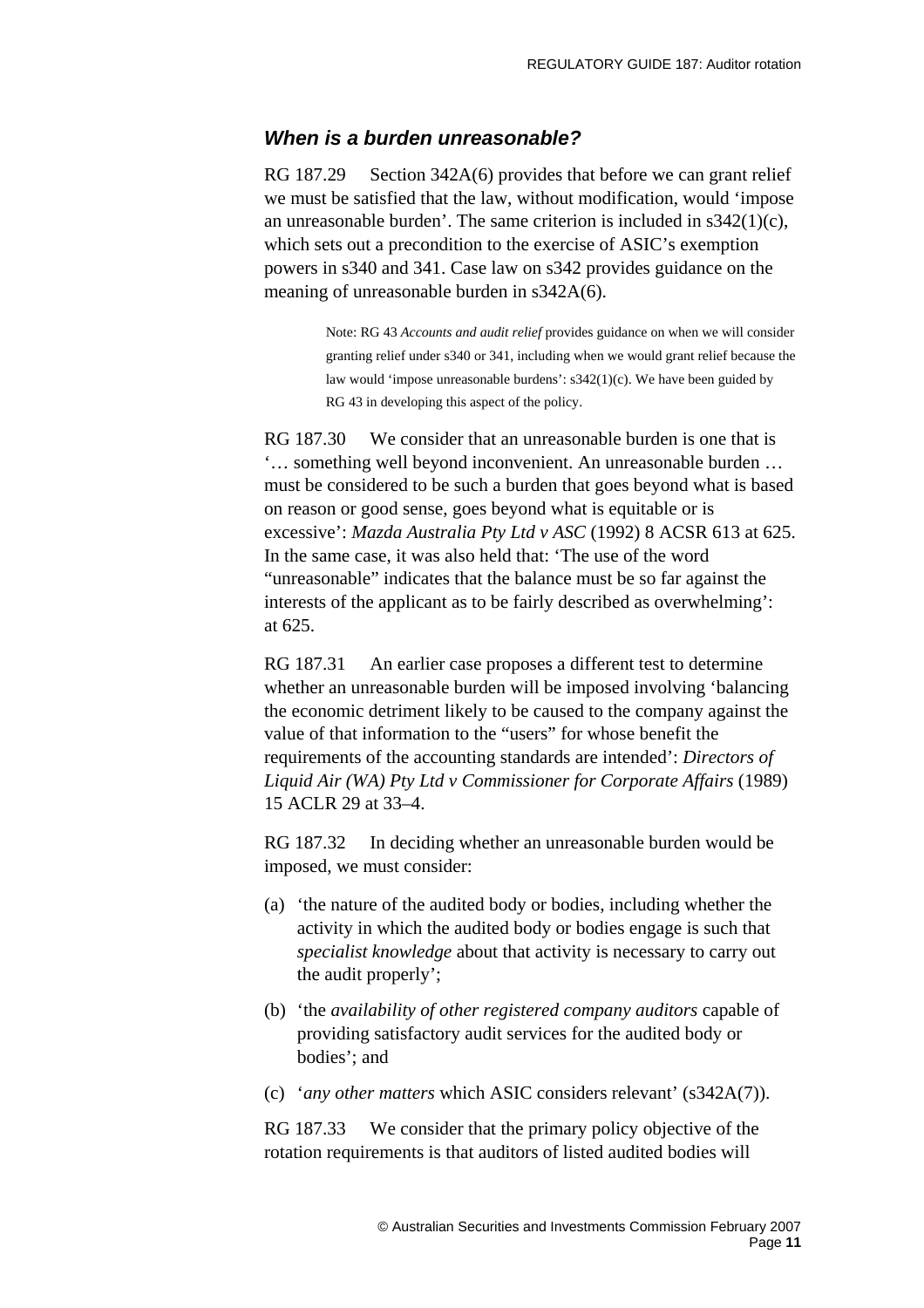rotate. This view is supported by the very limited nature of our specific relief power.

# *Audited body*

RG 187.34 As stated in paragraph RG 187.32 above, when assessing what is an unreasonable burden on the audited body, we must consider:

- (a) the need for *specialist knowledge* about the audited body's activities;
- (b) the *availability of other registered company auditors*; and
- (c) *any other matters* which we consider relevant (s342A(7)).

### Specialist knowledge

RG 187.35 The policy basis for requiring auditor rotation is that auditor independence will enhance the reliability and credibility of financial reports. However, in some limited situations there may be tension between the rotation requirements and the desire to maintain audit quality.

RG 187.36 In some cases, auditor rotation might adversely impact on audit quality, for a limited time, if the new auditor has less specialist knowledge about the particular audited body. The need for specialist knowledge may arise because of, for example:

- (a) the industry in which the audited body operates; or
- (b) the complexity of the audited body's activities.

RG 187.37 Although these factors are relevant, it is unlikely that we would grant relief where only one or both of these factors apply and there are no other factors present such as unforeseen circumstances affecting rotation succession planning.

> Note: The rotation succession plan should include a strategy for ensuring the incoming auditor develops any required specialist knowledge.

### Special audit requirements

RG 187.38 In some circumstances, other legal requirements that apply to the audit of the audited body may affect the availability of an alternative suitable auditor. Some audits can only be undertaken by an 'approved' auditor. For example, the audit of a life insurance company or a general insurance company can only be undertaken by an auditor approved by APRA: see s84 of the *Life Insurance Act 1995* and s40 of the *Insurance Act 1973*.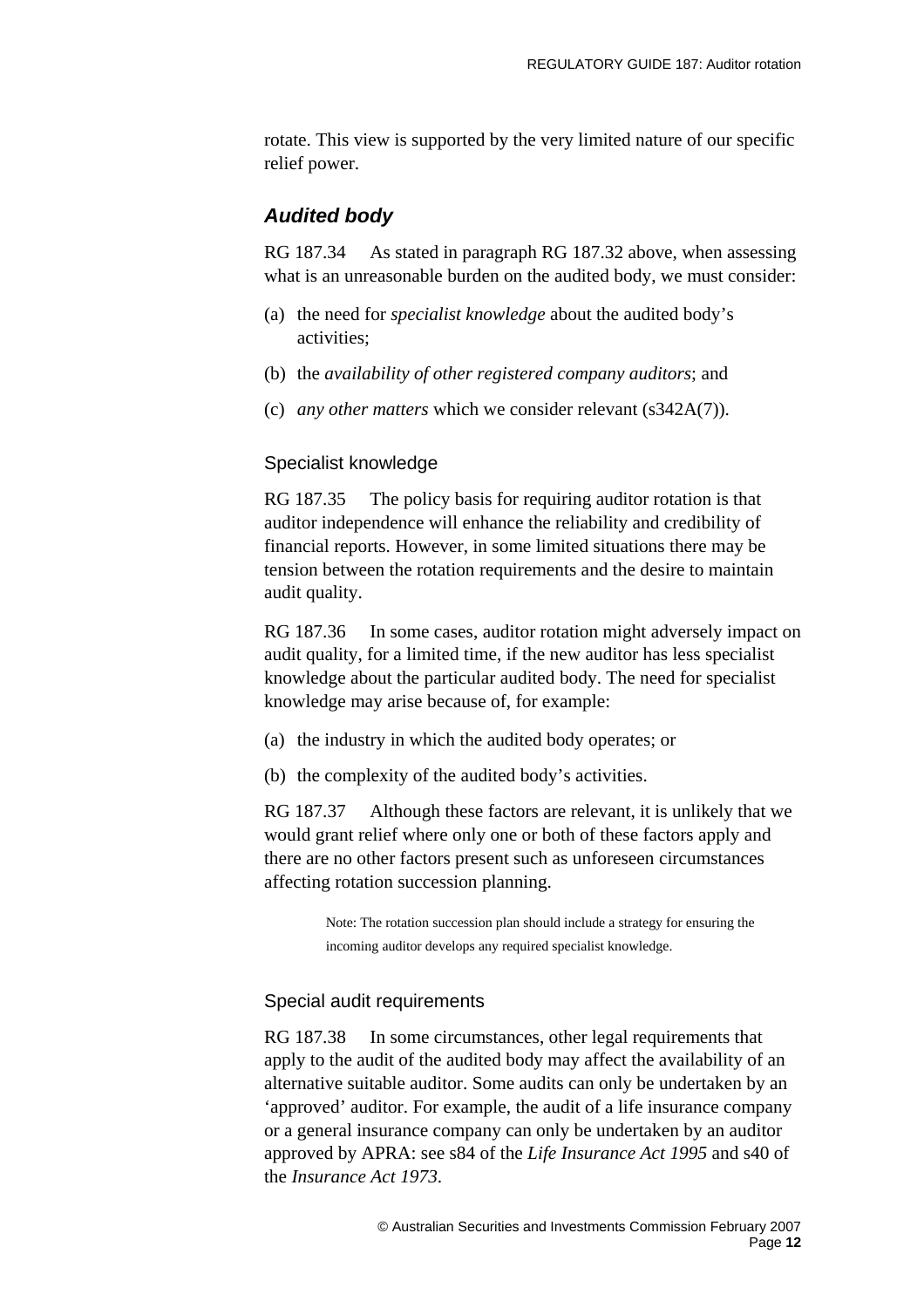RG 187.39 In this situation, it might be appropriate to grant relief where, despite appropriate rotation succession planning, there is no other eligible auditor who can comply with the special requirements. However, as our specific relief power is limited, we are unable to provide a long-term solution and the auditor and audited body will need to consider what will happen once any relief expires.

#### Availability of other registered auditors

RG 187.40 There are more than 5000 RCAs in Australia. With an audit market of this size we consider that in most cases it will be possible to comply with the rotation requirements and find an alternative auditor capable of providing satisfactory audit services to a listed company or listed scheme. However, in limited circumstances this may not be the case. The location of the audited body might affect the availability of an alternative suitable auditor.

RG 187.41 In some situations that alternative suitable auditor may not be a member, employee or director of the audited body's current audit firm or AAC. However, where there is not an alternative suitable auditor within the audit firm or AAC, we consider that changing to a new auditor will generally not impose an unreasonable burden on the audited body.

#### What is *not* an unreasonable burden

RG 187.42 We do not consider the following matters (of themselves) to be an unreasonable burden on the audited body:

- (a) the loss of the audited body's preferred auditor; or
- (b) an increase in the audit costs for the audited body.

RG 187.43 There are some matters that, while clearly relevant, do not by themselves satisfy the unreasonable burden criterion. For example, we do not consider that higher audit costs for the audited body if the new auditor takes longer to conduct the audit because of the new auditor's need to develop expertise and knowledge of the audited body's business, alone, will result in compliance with the rotation requirements imposing an *unreasonable* burden on the audited body.

RG 187.44 Auditor rotation forms part of the cost of being listed and having the benefit of access to capital through public fundraising. Increased costs following rotation are a burden created by the ordinary operation of the rotation requirements. Increased costs would only be an unreasonable burden if they were excessive or out of the ordinary.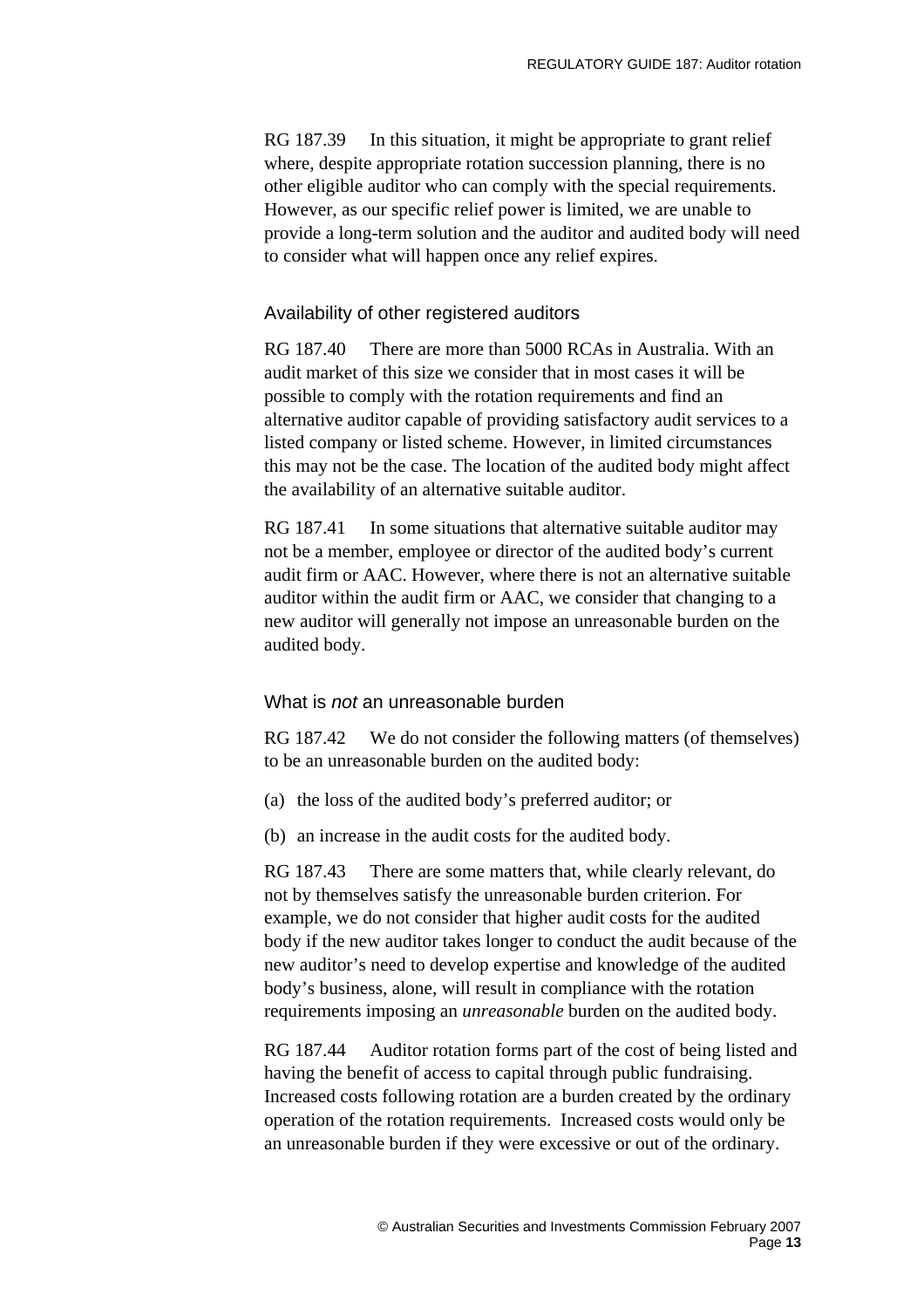Similarly, the loss of the audited body's preferred auditor is unlikely, of itself, to satisfy the unreasonable burden criterion.

# *Auditors*

RG 187.45 It is clear that Parliament intended us to particularly consider using our specific relief power under s342A to grant relief for small audit firms, small AACs and auditors (e.g. sole practitioners) or to grant relief for those operating in rural and remote areas where compliance with the rotation requirements may impose an unreasonable burden because of the size or location of the auditor's practice.

> Note: See background material to development of the auditor rotation requirements, including the consultation paper *Corporate disclosure: Strengthening the financial reporting framework*, Commonwealth of Australia, September 2002.

RG 187.46 However, we consider that in some situations the rotation requirements may impose an unreasonable burden on *any* audit firm or AAC, regardless of its size or location.

#### Size: smaller audit firms or AACs

RG 187.47 We will consider whether the rotation requirements impose an unreasonable burden on an audit firm or AAC because of its size. The rotation requirements were not intended to operate in a way that necessarily requires *audit firm* or *AAC* rotation, rather than *auditor*  rotation.

RG 187.48 Our relief power is limited to extending the period before which auditor rotation must take place. Therefore, audit firms or AACs might want to consider 'staggering' the appointment of auditors across the listed audited bodies they audit to minimise the impact of the rotation requirements (i.e. so that not all auditors within a firm or AAC are required to rotate at the same time).

#### Location: auditors operating in rural and remote areas

RG 187.49 The geographic location of the auditor's practice will not, of itself, be conclusive of the need to grant relief. The relevance of location will depend on the particular circumstances of the auditor. We will take into account the number of potential audit clients within a reasonable distance of the auditor and the additional costs (if any) for the auditor if it is necessary to travel further to conduct an audit. However, the need to travel to conduct an audit will not, of itself, mean that an unreasonable burden is imposed.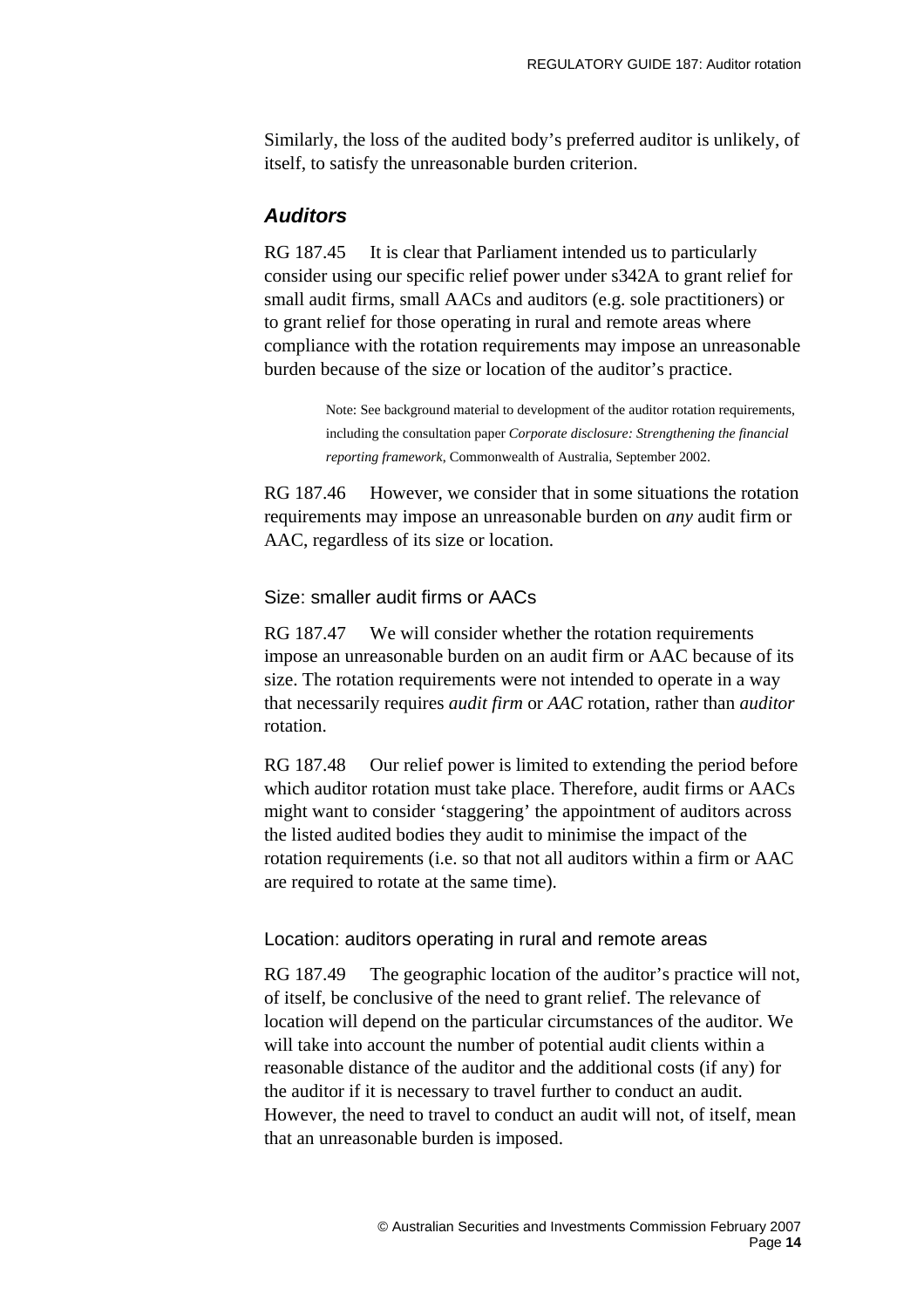## What is *not* an unreasonable burden

RG 187.50 The following factors will not (of themselves) constitute an unreasonable burden on the auditor:

- (a) additional administration costs due to compliance with the rotation requirements (although these costs may be relevant to the assessment); or
- (b) an adverse financial impact on the auditor (for example, through reduced audit fee income or the loss of an audited body as a client). These costs are part of the ordinary cost of complying with the rotation requirements.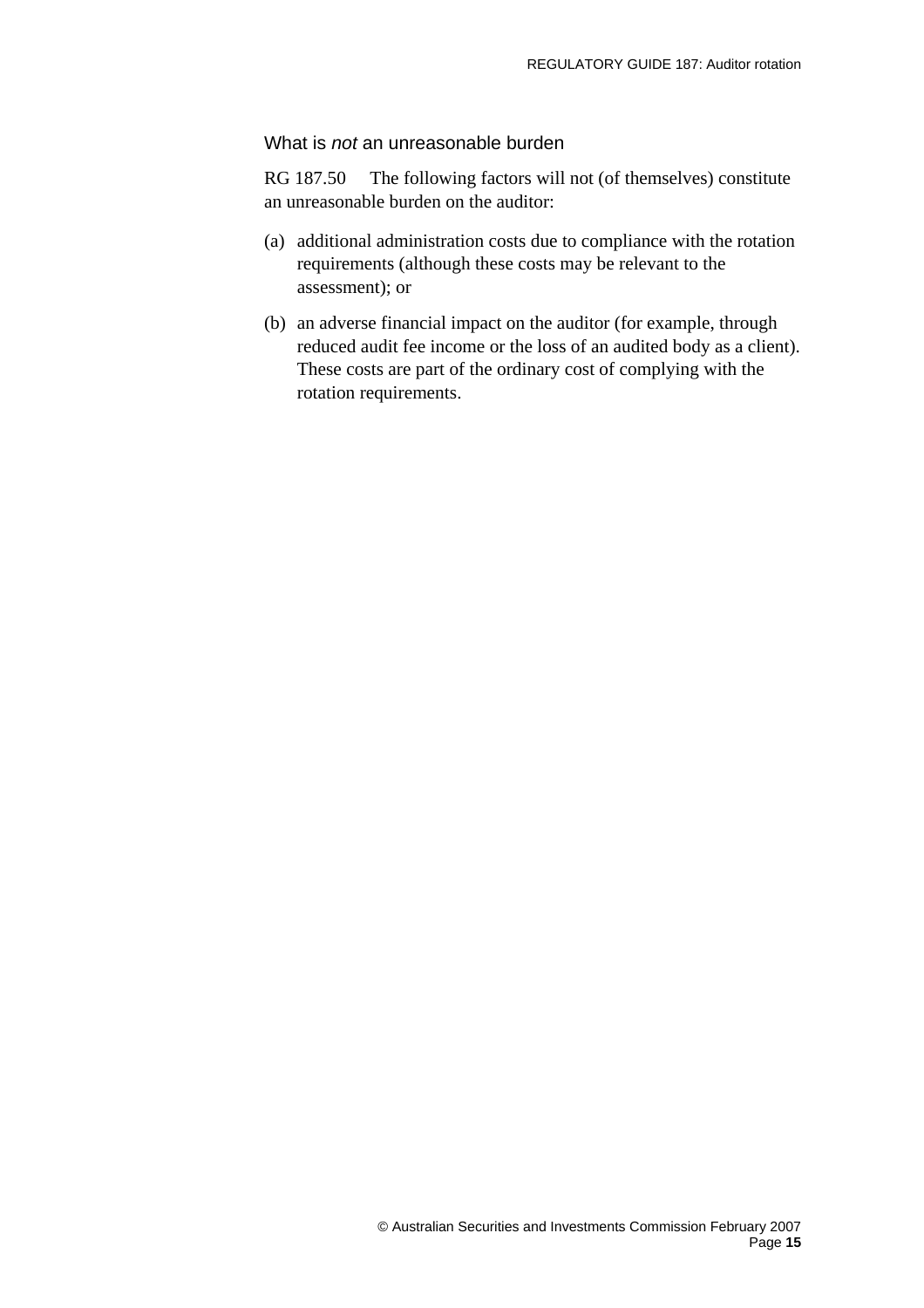# <span id="page-15-0"></span>**C Applying for relief**

# **Our policy**

# *When to apply for relief*

RG 187.51 Whenever possible, an application for relief should be made *before* the affected auditor becomes ineligible to play a significant role in the audit of a particular audited body—that is, as soon as the affected auditor, audit firm or AAC:

- (a) becomes aware that the affected auditor will be ineligible to play a significant role in the audit of a particular audited body; and
- (b) concludes that compliance with the rotation requirements will impose an unreasonable burden.

Note: We will only consider an application for relief made *after* the affected auditor becomes ineligible to play a significant role in the audit in exceptional circumstances.

## *What to include in a relief application*

RG 187.52 An application for relief under s342A should include:

- (a) an explanation of the nature and extent of the unreasonable burden that will be imposed if relief is not given. This explanation should refer to the relevant factors in Section B. For example, an application might address one or more of the following factors:
	- (i) the need for specialist knowledge about the audited body or its activities (see Table 1 in Section B and RG 187.35– RG 187.37);
	- (ii) to what extent a rotation succession plan had been developed but, for reasons outside the applicant's control, the plan cannot be implemented (e.g. the proposed new auditor is unexpectedly unavailable) (see Table 2 in Section B and RG 187.27–RG 187.28);
	- (iii) the availability (or unavailability) of other RCAs capable of providing satisfactory audit services (see Table 1 in Section B and RG 187.40–RG 187.41);

Note 1: We can only grant relief if we are satisfied that the burden is unreasonable. We need to see specific evidence that demonstrates the nature and extent of the burden and why it is unreasonable in the circumstances.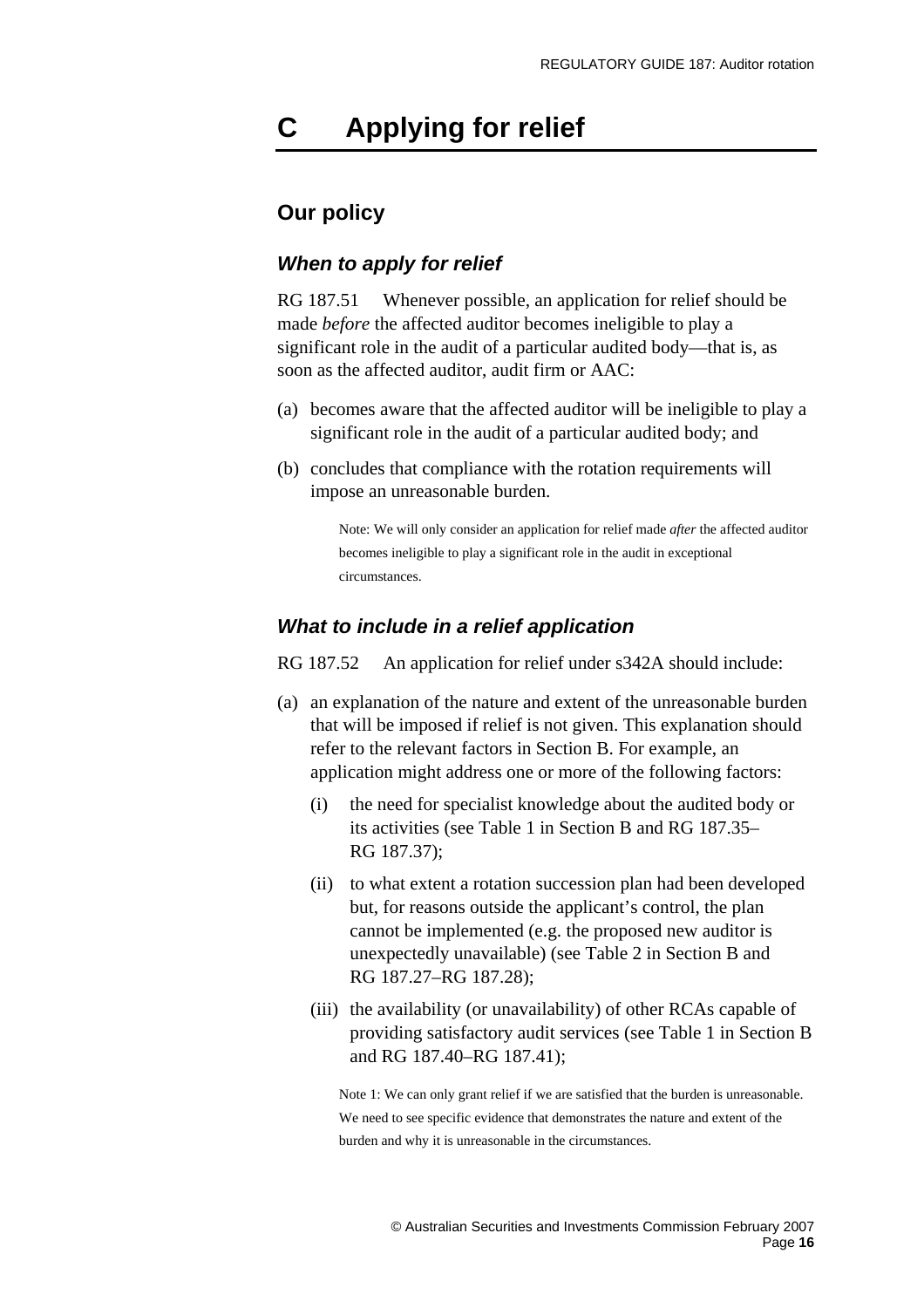Note 2: If an application is made on the basis of changes to costs or audit fees, we expect the application to include specific 'before-and-after' worked dollar examples.

- <span id="page-16-0"></span>(b) an explanation as to why relief will not impact unduly on auditor independence and the credibility of the financial reports;
- (c) written consent from:
	- (i) the individual auditor, if the application is made by an audit firm or AAC on the auditor's behalf; or
	- (ii) the audit firm or AAC, if the application is made by an individual auditor on behalf of an audit firm or AAC; and

Note: Written consent to an application is required under s342A(3)–(4) of the Act.

(d) an explanation of how the auditor and the audited body will ensure they can comply with the rotation requirements when any relief expires.

RG 187.53 We expect that an application will be made only with the knowledge and support of the relevant audited body. If a signed acknowledgement from the relevant audited body that they are aware of, and support, the application for relief cannot be provided, the applicant will need to explain why it has not been possible to obtain this.

Note: See RG 187.57–RG 187.58.

### **How to apply for relief**

Read Regulatory Guide 51 *Applications for relief* (RG 51) before applying for relief.

The application must be in writing and signed by the applicant. Under s342A, an application for relief may be made by:

- an RCA; or
- an audit firm or AAC on whose behalf the RCA acts or would act for the audit(s).

An audited body cannot apply for relief.

# **Underlying principles**

RG 187.54 Our general policy is not to grant retrospective relief: see Regulatory Guide 51 *Applications for relief* at RG 51.54–RG 51.55. An application for relief should be made well before the auditor becomes ineligible to allow us sufficient time to decide whether to grant relief.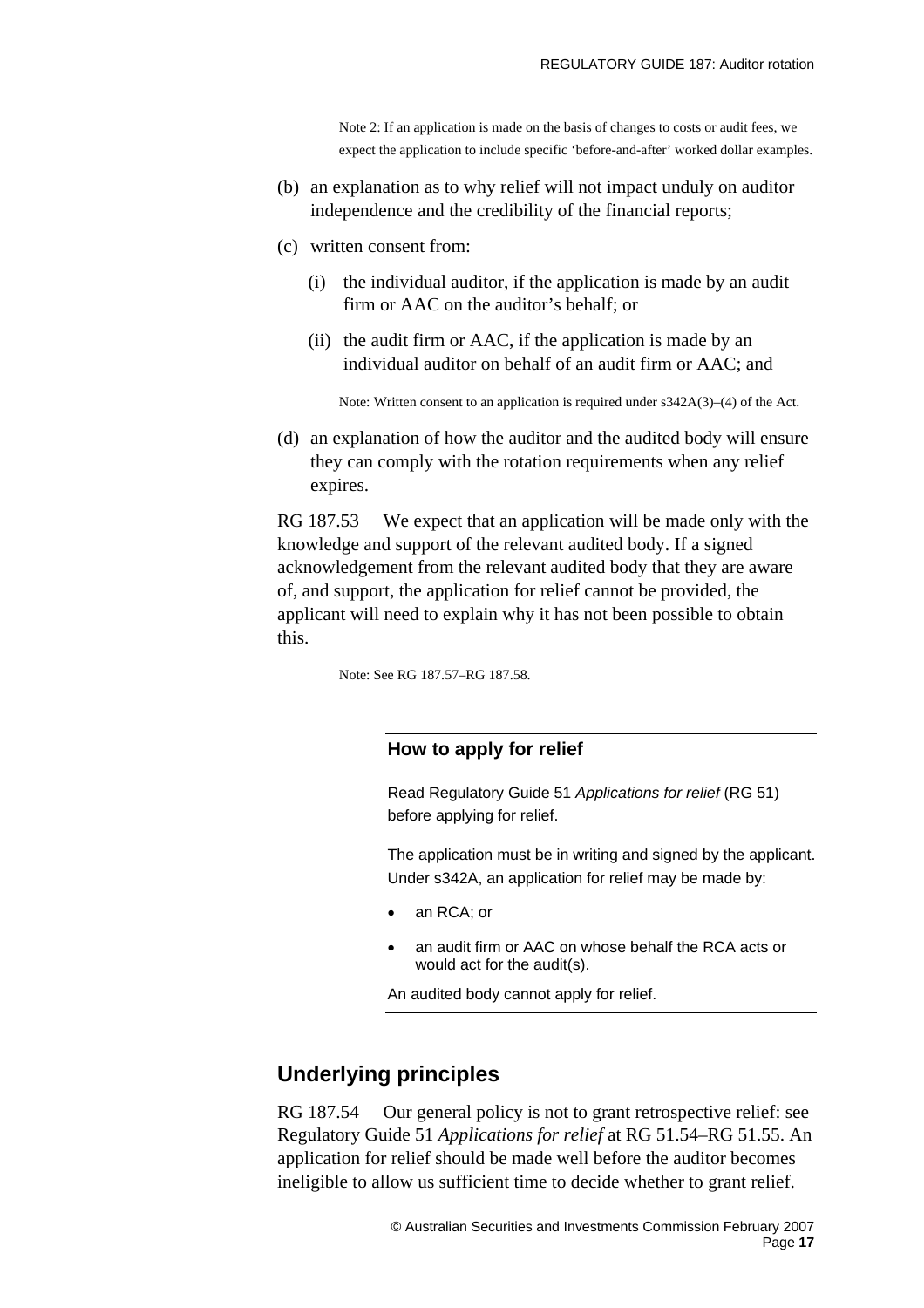<span id="page-17-0"></span>RG 187.55 The onus is on the applicant to provide evidence, as against mere assertion, to satisfy us that relief should be granted given the intention of the legislative requirement and the factors in Section B.

# **Explanation**

# *When to apply for relief*

RG 187.56 Eligibility should be assessed *before* an individual consents to be appointed as auditor, engages in audit activity or plays a significant role in the audit. An application for relief should be made as soon as the auditor determines that they are ineligible to play a significant role in a future audit, so that we have time to make a decision whether or not to grant relief before the audit commences.

# *Support from the audited body*

RG 187.57 The law allows an application for relief to be made without notifying the audited body or obtaining their consent. However, as a matter of good practice, we expect that the applicant will notify the audited body that they intend to apply for relief (*before* the application is lodged). We have suggested that an application might include a signed acknowledgement from the audited body that they are aware of, and support, the application for relief.

RG 187.58 If an application for relief is made on the basis that an unreasonable burden is imposed on the audited body, we would generally expect the application to be supported by a statement in writing and signed by the audited body describing the nature and extent of the unreasonable burden and why relief would remove or reduce that burden. If this information is not included, the application should explain why the support of the audited body has not been obtained.

RG 187.59 If we grant relief the audited body must be given written notice of the declaration made by us under s342A: see s342B. It is the applicant's responsibility to notify the audited body.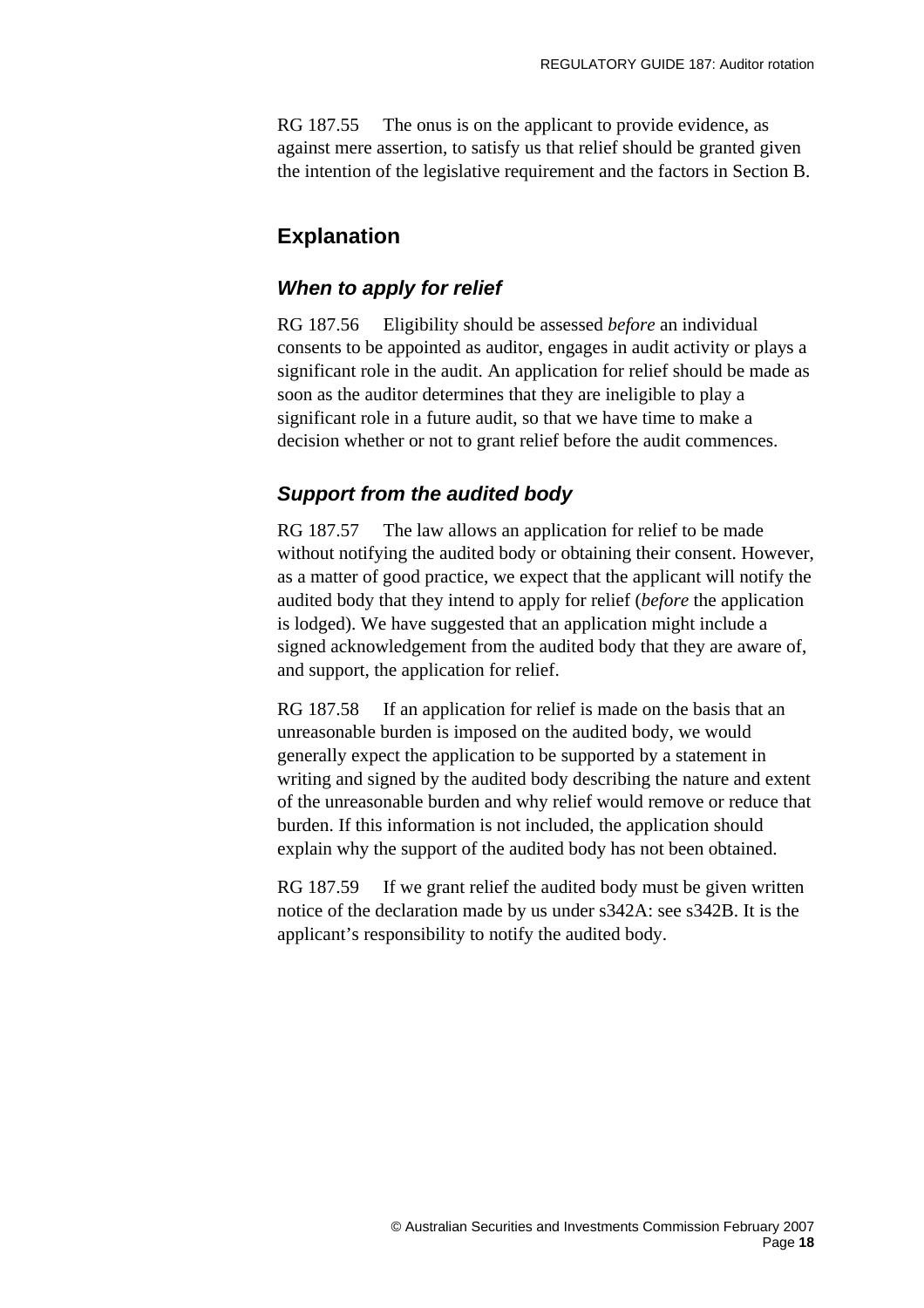# <span id="page-18-0"></span>**Appendix**

# **What are the rotation requirements?**

RG 187.60 Auditor rotation is one of the auditor independence requirements introduced into Pt 2M.4 of the Act by the *Corporate Law Economic Reform Program (Audit Reform and Corporate Disclosure) Act 2004* (CLERP 9 Act).

RG 187.61 Under s324DA of the Act, the auditor of a listed company or listed scheme (audited body) must stop playing a significant role in the audit of the company or scheme after a certain period of time.

RG 187.62 Specifically, the rotation requirements are:

- (a) the 'time-out rule' in  $s324DA(1)$ ; and
- (b) the '5/7 rule' in s324DA(2).

RG 187.63 The time-out rule provides that an individual who has played a significant role in the audit of a particular audited body for 5 successive financial years is not eligible to continue to play a significant role unless the individual has not played such a role for at least 2 successive financial years. The 5/7 rule provides that an individual may not play a significant role in the audit of a particular audited body for more than 5 out of 7 successive financial years.

RG 187.64 The rotation requirements are linked to the audited body's financial year. An auditor may continue to work on the audit for the 5th financial year, even though that work occurs part way into the 6th financial year. However, the auditor cannot commence work on the audit for the 6th financial year. In some circumstances, the financial year may not be 12 months. An audited body might have an extended financial year (of up to 18 months) under s323D(3), which allows for the synchronisation of financial years where consolidated financial statements are required. Alternatively, a financial year might be less than 12 months where we have granted relief from s323D to allow this.

# *Who must rotate?*

RG 187.65 The rotation requirements apply only to auditors conducting an audit required under Ch 2M. The rotation requirements do not apply to the auditor of the compliance plan for a registered managed investment scheme appointed under s601HG of the Act.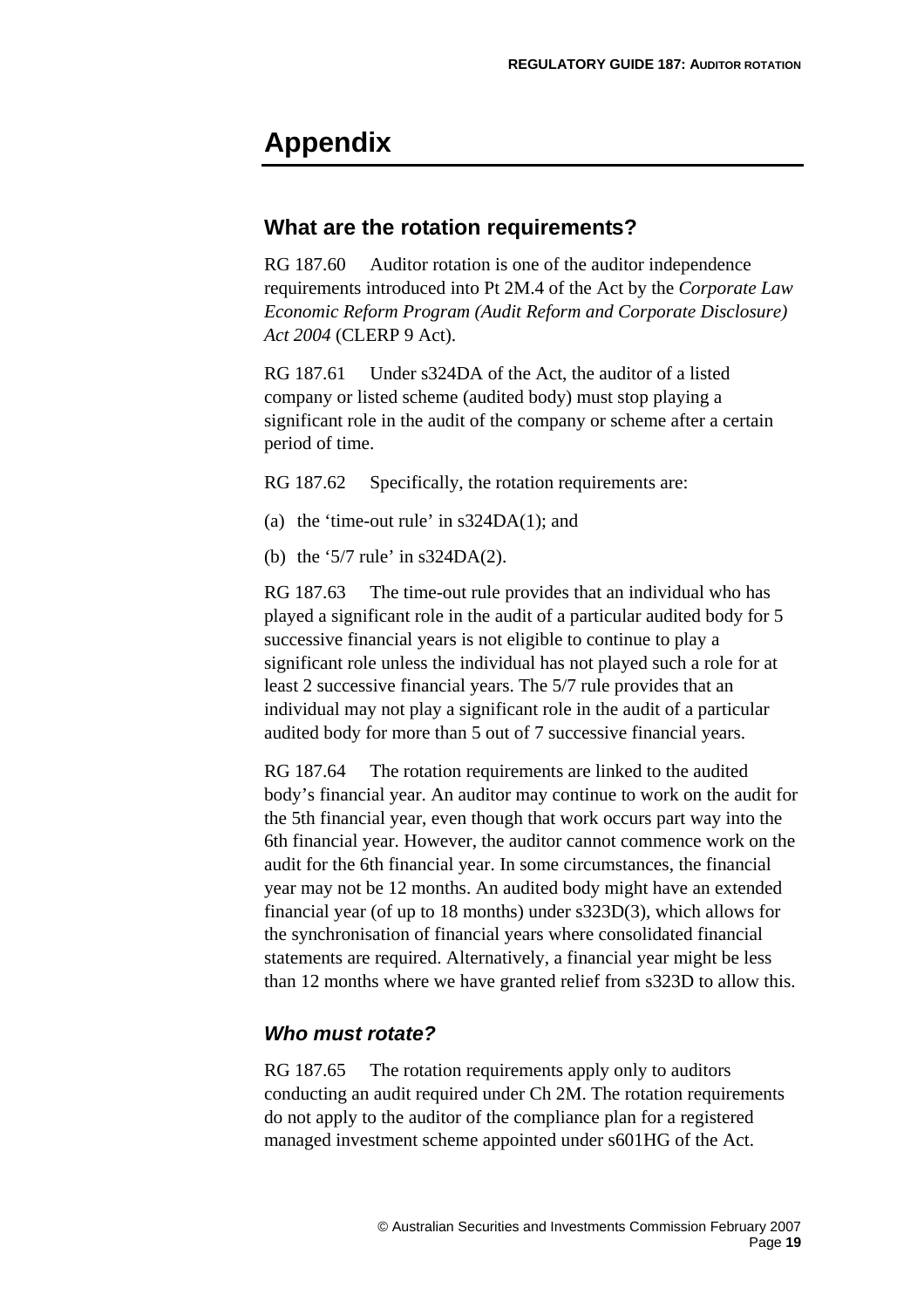RG 187.66 The rotation requirements apply only to an auditor who *plays a significant role* in the audit of an audited body. Section 9 defines when an auditor plays a significant role in the audit of an audited body. Essentially, a person plays a significant role in the audit of an audited body if they are:

- (a) the lead auditor (see RG 187.68);
- (b) the review auditor (see RG 187.69–RG 187.72); or
- (c) an RCA individually appointed as the auditor of the audited body.

RG 187.67 The rotation requirements do not apply to every person that is involved in the conduct of the audit. A professional member of the audit team is not required to rotate unless that person plays a significant role in the audit of the audited body (i.e. as the individually appointed auditor, lead auditor or review auditor). Although there is no express prohibition in the Act against an RCA who is ineligible to act as the auditor, lead auditor or review auditor having *any ongoing involvement* in the audit (e.g. as a professional member of the audit team), the requirements of the applicable codes of professional conduct (e.g. Standard APES 110 *Code of Ethics for Professional Accountants*  (APES 110)), which apply under the auditing standards, must also be considered. APES 110 prohibit a person from *participating* in the audit engagement for not less than 2 years since the end of the financial year following the end of the 5 years service as Lead Engagement Partner, Audit review Partner and/or Engagement Quality Control Reviewer (see para 290.154 of APES 110). We expect that most auditors will be subject to this prohibition.

> Note: APES 110 applies to members of CPA Australia and the Institute of Chartered Accountants in Australia (ICAA). A similar prohibition applies to members of the National Institute of Accountants (NIA) under Pronouncement 1: *Code of Ethics*  (NIA Code) (see para 290.165 of the NIA Code).

### Lead auditors

RG 187.68 The 'lead auditor' is the RCA who is primarily responsible to the audit firm or the AAC for the conduct of the audit: s324AF. In most cases this person will be known as the 'engagement partner' (see para 8(a) of Auditing Standard ASA 220 *Quality Control for Audits of Historical Financial Information* (ASA 220)). We consider that the 'engagement partner' performs the same role as the 'lead auditor'.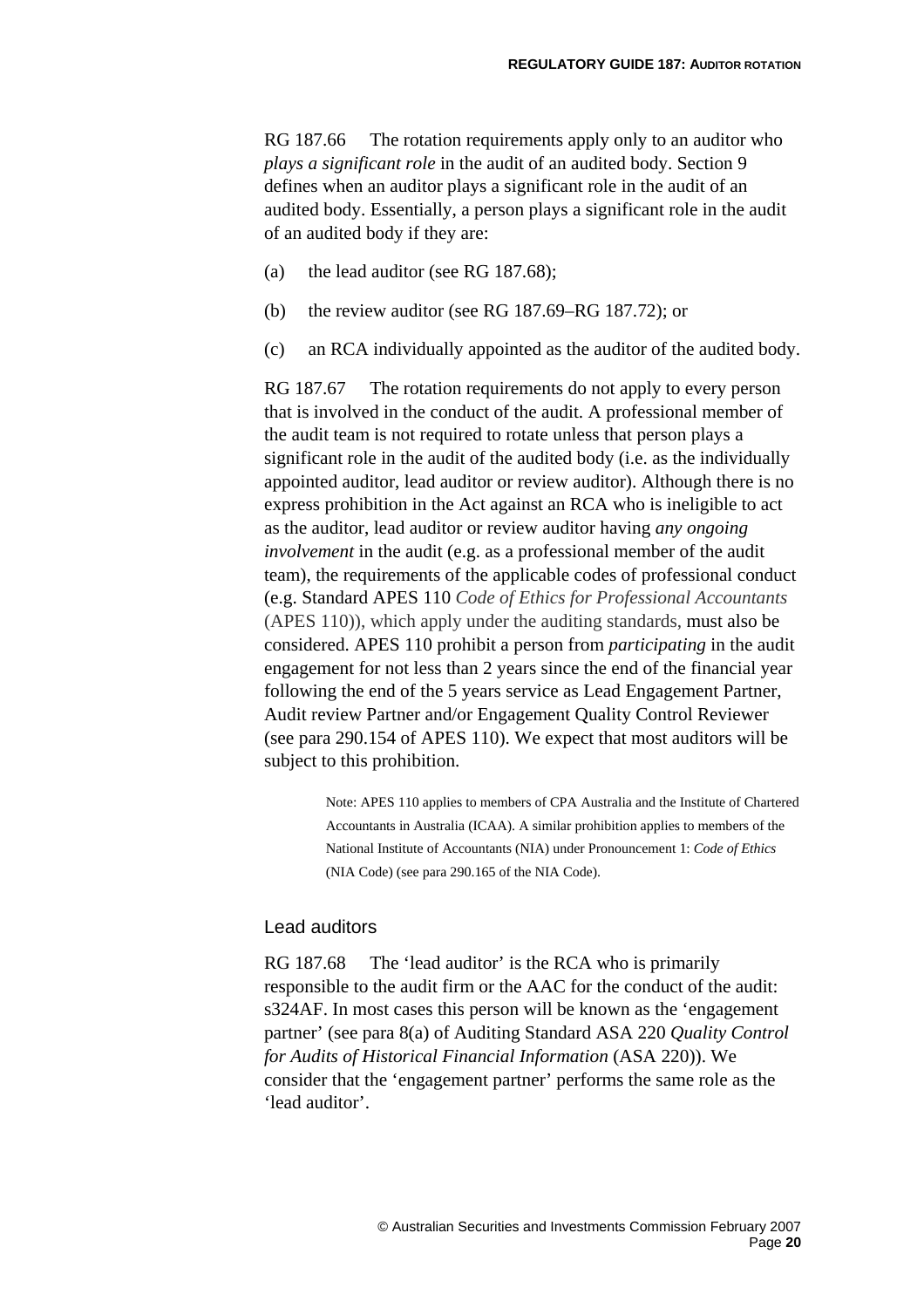### Review auditors

RG 187.69 The 'review auditor' is the RCA who is primarily responsible to the individual auditor, the audit firm or the AAC for reviewing the conduct of the audit: s324AF.

RG 187.70 The Act does not require the appointment of a review auditor. However, s307A of the Act provides that the audit of the financial report for a financial year or the audit or review of the financial report for a half-year must be conducted in accordance with the auditing standards. The auditing standards require the appointment of an 'engagement quality control reviewer' (EQCR) for audits of listed entities (see para ASA 220.40).

RG 187.71 We do not consider that there is any substantive difference between the roles played by a review auditor conducting a review of the conduct of the audit under the Act and an EQCR conducting a similar review under the auditing standards. However, there is no requirement in the auditing standards that the EQCR be an RCA and, if they are not an RCA, that person will not technically be caught by the rotation requirements.

RG 187.72 Rotation of the ECQR is required under APES 110. For example, APES 110 states 'using the same Lead Engagement Partner, or Audit Review Partner (if any), or Engagement Quality Control Reviewer on an audit over a prolonged period of time may create a familiarity threat'. If the audited body is a listed entity these people should be rotated after serving in any of these capacities, or a combination thereof, no longer than 5 years within a 7 year period (see para 290.154 of APES 110). APES 110 provides for a time-out period of 2 years.

> Note: Failure to comply with APES 110 (where it is relevant) must be included in a declaration made by the auditor under s307C: see RG 187.84–RG 187.85.

## *Ineligible auditors*

RG 187.73 The rotation requirements determine who is eligible to play a significant role in the audit of an audited body. An auditor should not consent to appointment as the auditor of a listed company or listed scheme or act in the role of lead auditor or review auditor if they are not eligible to do so because of the rotation requirements. In the case of an audit firm or AAC, the members of the firm or directors of the AAC should not consent to appointment of the firm or AAC as the auditor if there are no RCAs in the firm or AAC eligible to conduct the audit.

> Note: An audit firm or AAC might engage an eligible RCA as a consultant or contractor, if there are no eligible RCAs within the firm or AAC.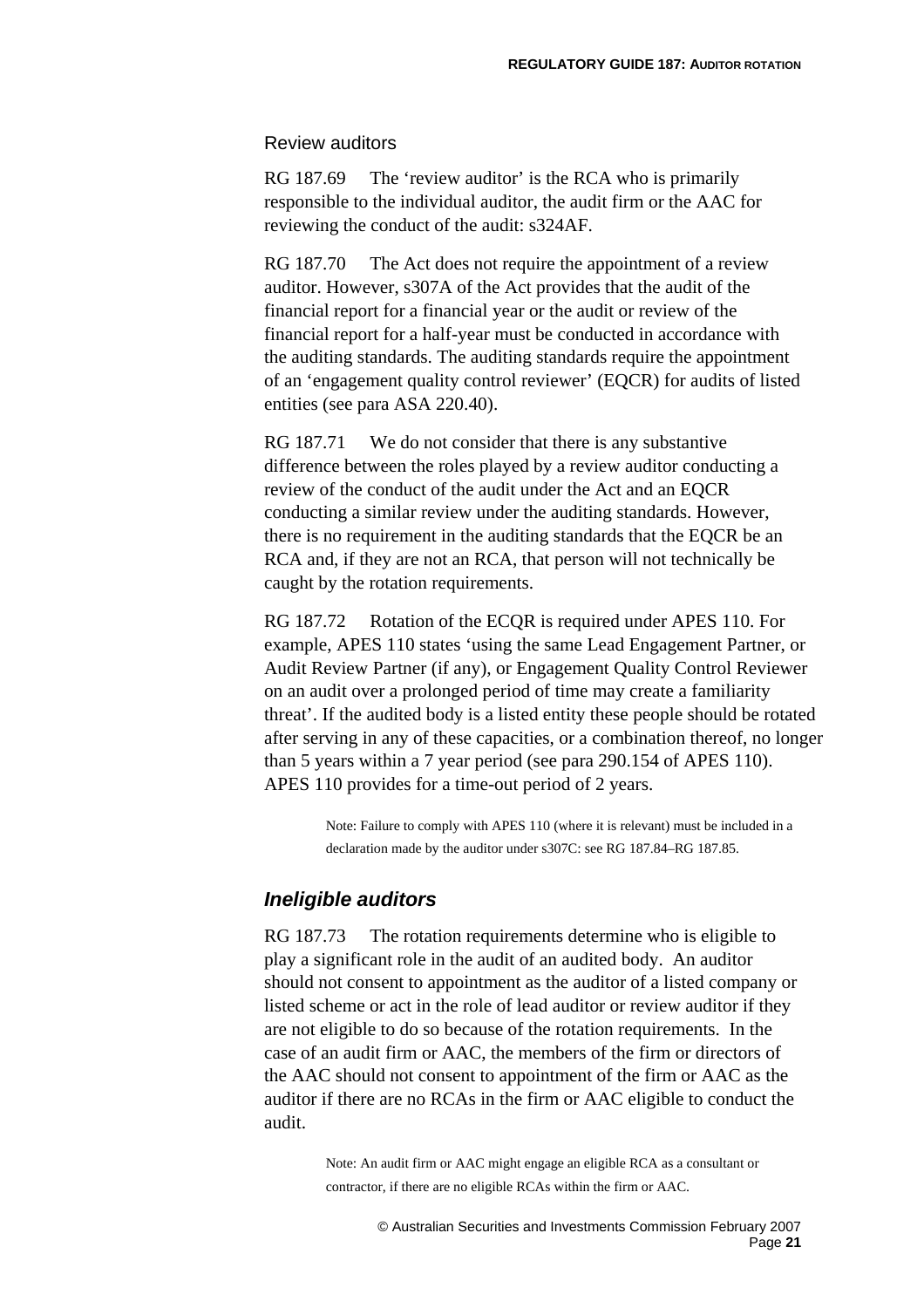RG 187.74 It is the auditor's responsibility to monitor their own eligibility and ensure they are eligible before consenting to an appointment as auditor, engaging in audit activity or playing a significant role in the audit. It is also the auditor's responsibility to advise the audited body if they are ineligible to be appointed or reappointed as the auditor.

> Note: If the auditor is ineligible to act as the lead auditor they cannot simply swap roles with the review auditor (or the other way around).

RG 187.75 However, if an auditor has consented to being appointed as the auditor of an audited body for a financial year and has subsequently become aware that they are not eligible to play a significant role in the audit during that financial year, the auditor should resign under s329(5) or 331AC(2). In our view, the audited body may fill the subsequent vacancy as if it were a 'casual vacancy' under s327C or 331AAB.

Note 1: See Regulatory Guide 26 *Resignation of auditors* (RG 26).

Note 2: Resignation of the audit firm or AAC as the auditor of the listed company or listed scheme will be necessary only if no RCA at the firm or AAC is eligible to act as the lead auditor or review auditor and the firm or AAC cannot otherwise provide an eligible auditor (e.g. by engaging a consultant or contractor).

RG 187.76 If an auditor resigns in the circumstances outlined in RG 187. 75, the auditor must notify the audited body about the reason for their resignation (s329(5) or 331AC(2)). The auditor will also need to consider whether the breach of the rotation requirements is a contravention that must be reported to us under s311: see RG 187.79– RG 187.83.

What happens if an ineligible auditor plays a significant role in the audit?

RG 187.77 If an auditor plays a significant role in the audit of an audited body when that auditor is not eligible to do so because of the rotation requirements, that auditor has contravened s324DB. If the auditor is acting on behalf of an audit firm or AAC then, in some circumstances, members of the firm (under s324DC), or the AAC and its directors (under s324DD), will be liable for a criminal offence.

> Note: The members of the firm or directors of the AAC may be able to rely on a quality control system defence: see s324DC(4) and 324DD(5).

RG 187.78 The validity of an audit will not be affected if an auditor plays a significant role in the audit in breach of the rotation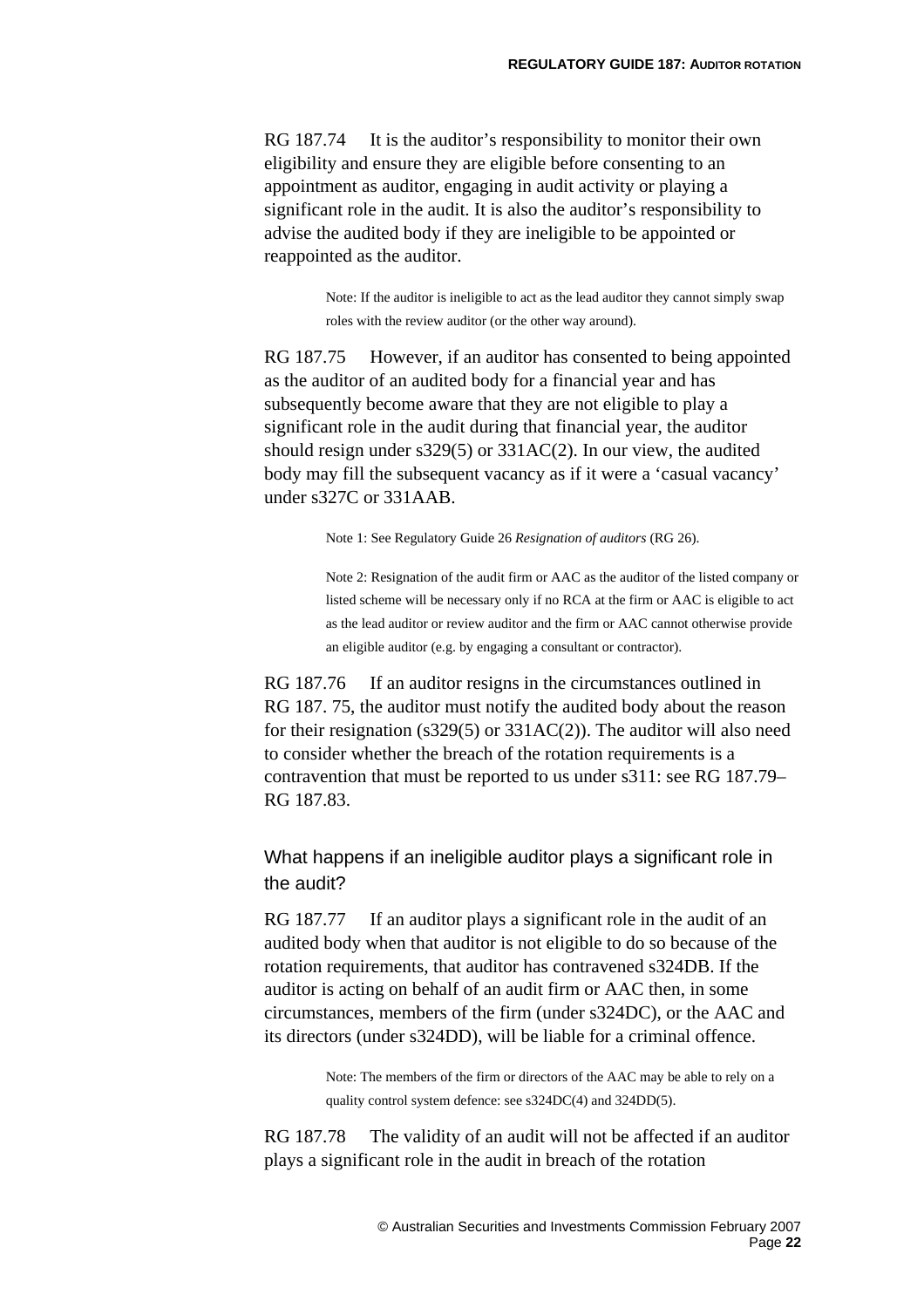requirements because contravention of the rotation requirements does not lead to the automatic termination of the auditor's appointment.

> Note: This is in contrast to the other auditor independence requirements (see Div 3 of Pt 2M.4), which provide that an auditor ceases to be the auditor of a company where a conflict of interest situation arises, or one of the specific independence requirements has been breached, and the conflict or breach has not been remedied within the period provided in s327B (i.e. 21 days). Similar provisions apply to the auditor of a listed scheme: see s331AAA.

## *Notifying contraventions*

RG 187.79 Section 311 of the Act requires an auditor conducting an audit to report to us if the auditor is aware of circumstances that the auditor has reasonable grounds to suspect amount to a contravention of the Act, where either of the following criteria is satisfied:

- (a) the contravention is 'significant'; or
- (b) the auditor believes that the contravention will not be adequately dealt with by commenting on it in the auditor's report or by bringing it to the attention of the directors.

RG 187.80 There is nothing in s311 that limits the reporting obligation to contraventions of the Act by the audited body. We consider that an auditor must notify us of the auditor's *own* contraventions of the Act, including any contraventions of the time-out rule or the 5/7 rule, if either of the criteria set out above is satisfied.

RG 187.81 The definition of 'significant' in s311(4) expressly directs the auditor to consider:

- (a) the level of penalty provided for in relation to the contravention; and
- (b) the effect that the contravention has, or may have, on:
	- (i) the overall financial position of the company, registered scheme or disclosing entity; or
	- (ii) the adequacy of the information available about the overall financial position of the company, registered scheme or disclosing entity …'.

Note: See Regulatory Guide 34 *Auditors' obligations: reporting to ASIC* (RG 34).

RG 187.82 A breach of the rotation requirements is a criminal offence carrying a penalty of up to 25 penalty units or imprisonment for 6 months or both. As auditor rotation is a key component of auditor independence, failure to rotate may create a perception that 'the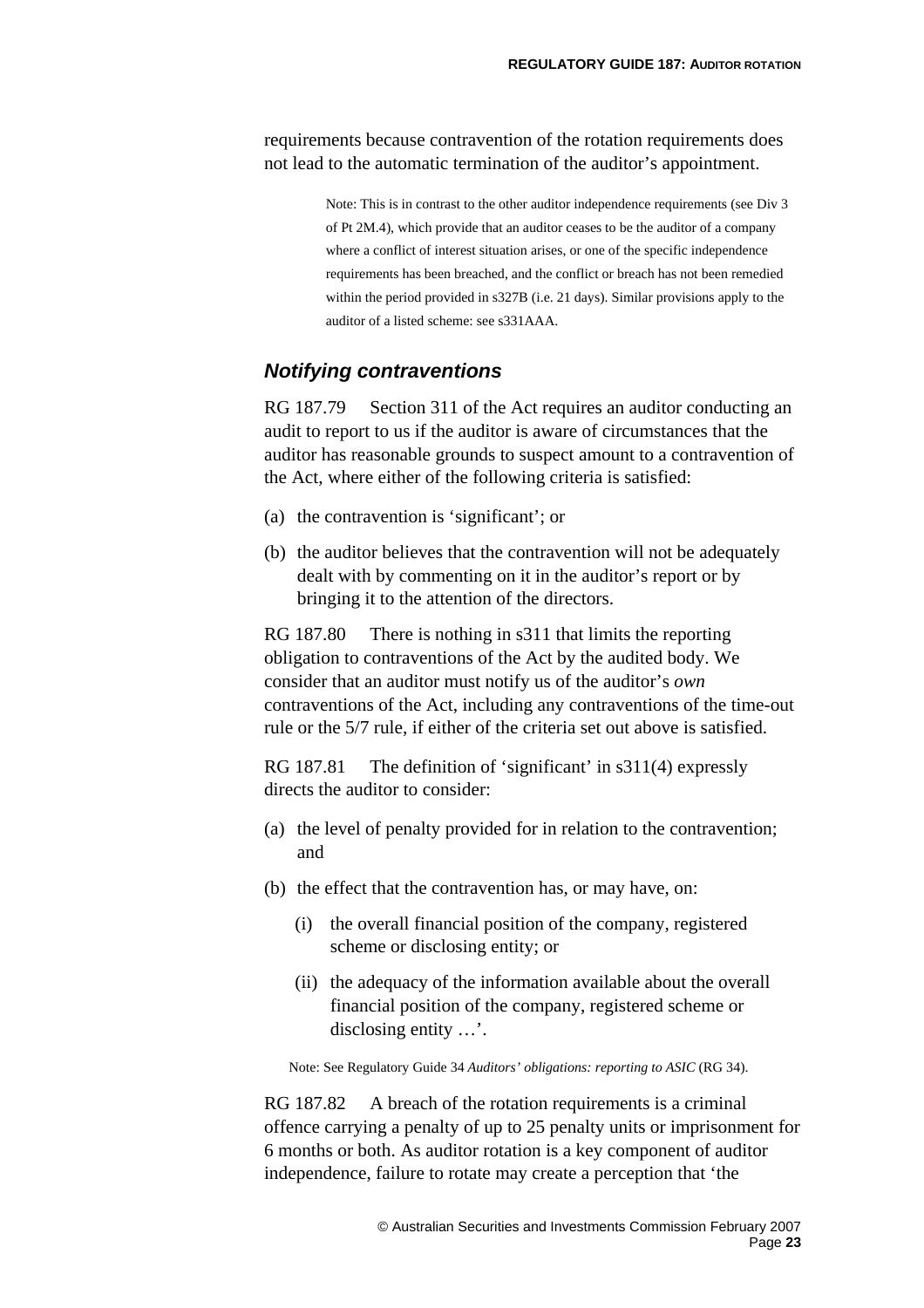information available about the overall financial position' of the audited body is inadequate. We consider that a breach of the rotation requirements is highly likely to be a 'significant' contravention that must be reported to us under s311.

RG 187.83 In assessing the significance of a breach, we will also take into account what the breach demonstrates about the auditor rotation compliance measures that the auditor, the audit firm or AAC have put in place.

RG 187.84 In addition, s307C of the Act requires an auditor who has conducted an audit of the financial report or an audit or review of any half-year financial report to make a written declaration (s307C declaration) to the directors of the audited body that includes whether, to the best of the individual auditor's knowledge and belief, there have been any contraventions of:

(a) the auditor independence requirements; or

Note: The definition of 'auditor independence requirements' in s9 expressly includes the rotation requirements.

(b) any applicable codes of professional conduct.

RG 187.85 There is no significance test in s307C. *Any* contravention of the rotation requirements must be included in the auditor's s307C declaration. This declaration must be included in the annual directors' report (see  $s298(1)(c)$ ) and lodged with us under  $s319$ .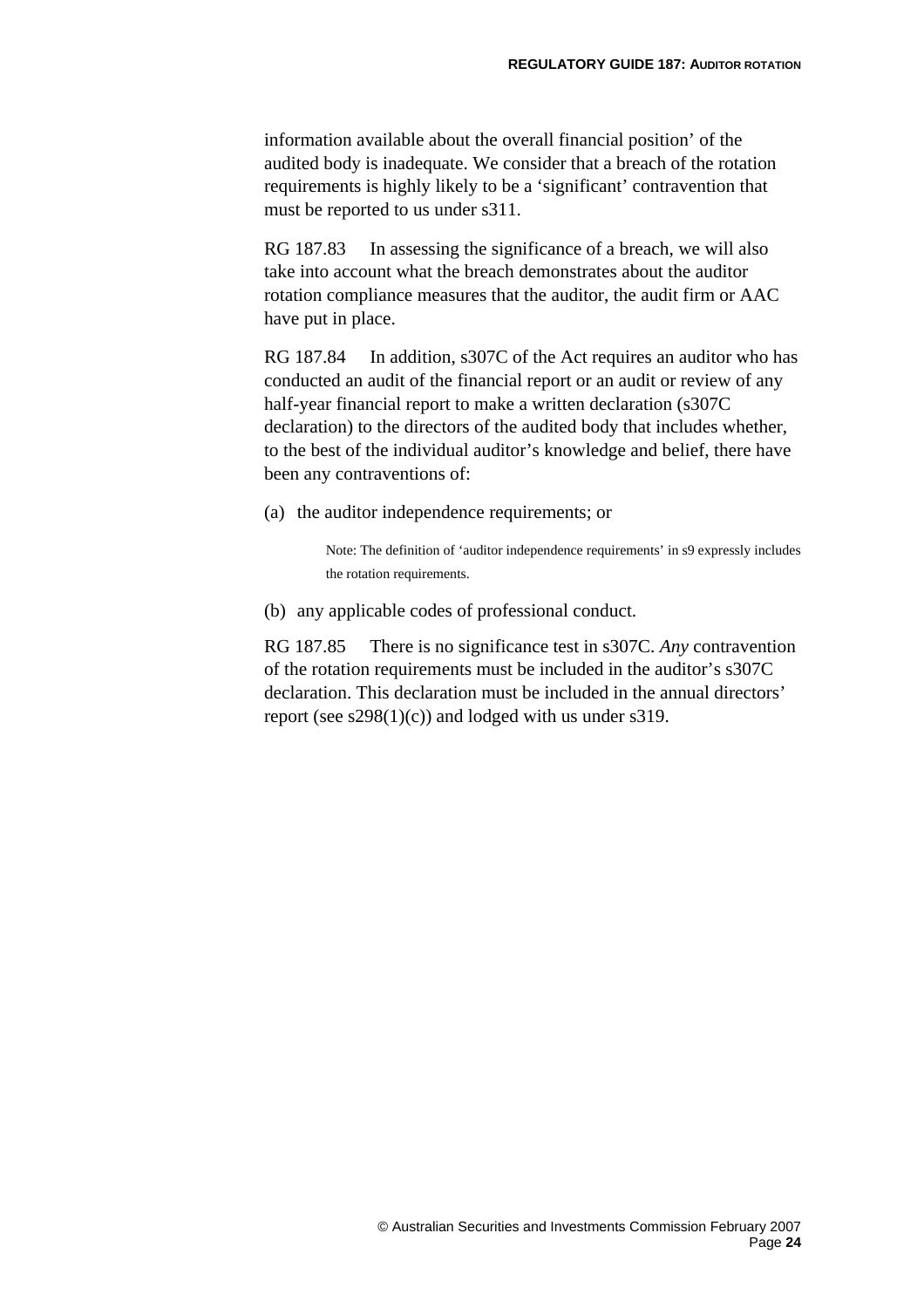# <span id="page-24-0"></span>**Key terms**

RG 187.86 In this guide, terms have the following meaning:

**5/7 rule** The auditor rotation obligation in s324DA(2) of the Act

**AAC** An authorised audit company registered under Pt 9.2A of the Act

**Act** The *Corporations Act 2001*

**APES** A standard issued by APESB

**APESB** The Accounting Professional and Ethical Standards Board

**APRA** The Australian Prudential Regulation Authority

**ASA 220** Auditing Standard ASA 220 *Quality Control for Audits of Historical Financial Information* (April 2006)

**audited body** In relation to an audit of a company or registered scheme, means the company or registered scheme in relation to which the audit is, or is to be, conducted

Note: This is a definition contained in s9 of the Act.

**auditor rotation** The requirements in s324DA of the Act

**Audit review Partner** Has the meaning given in APES 110

**CLERP 9 Act** The *Corporate Law Economic Reform Program (Audit Reform and Corporate Disclosure) Act 2004* 

**CPA Australia** The company and business name for the Australian Society of Certified Practising Accountants

**engages in audit activity** Has the meaning given in s9 of the Act

**EQCR** An Engagement Quality Control Reviewer

**Engagement Quality Control Reviewer** Has the meaning given in APES 110

**ICAA** The Institute of Chartered Accountants in Australia

Lead Engagement Partner Has the meaning given in APES 110

**lead auditor** The 'registered company auditor who is primarily responsible to the audit firm or AAC for the conduct of the audit'

Note: This is a definition contained in s324AF(1) of the Act.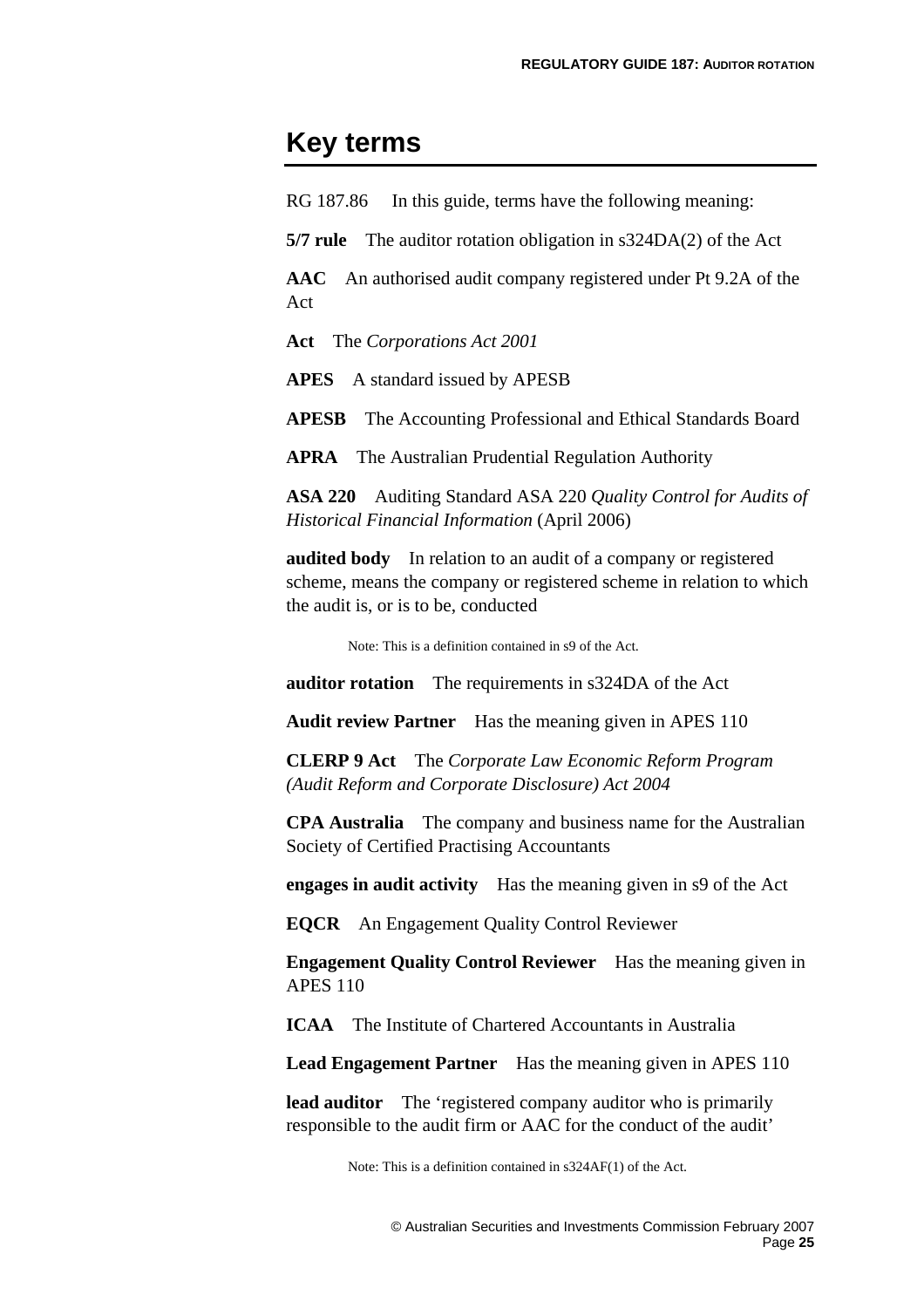**listed scheme** A listed registered managed investment scheme

**NIA** The National Institute of Accountants

**plays a significant role** Has the meaning given in s9 of the Act

**RG 51** (for example) A regulatory guide (in this example numbered 51)

**RCA** A registered company auditor

**review auditor** The 'registered company auditor (if any) who is primarily responsible to the individual auditor, audit firm or AAC for reviewing the conduct of the audit'

Note: This is a definition contained in s324AF(2) of the Act.

**rotation requirements** The time-out rule and the 5/7 rule

**s307C declaration** A declaration by an individual auditor or lead auditor required to be made to the directors of the audited body under s307C of the Act

**time-out rule** The auditor rotation obligation in s324DA(1) of the Act.